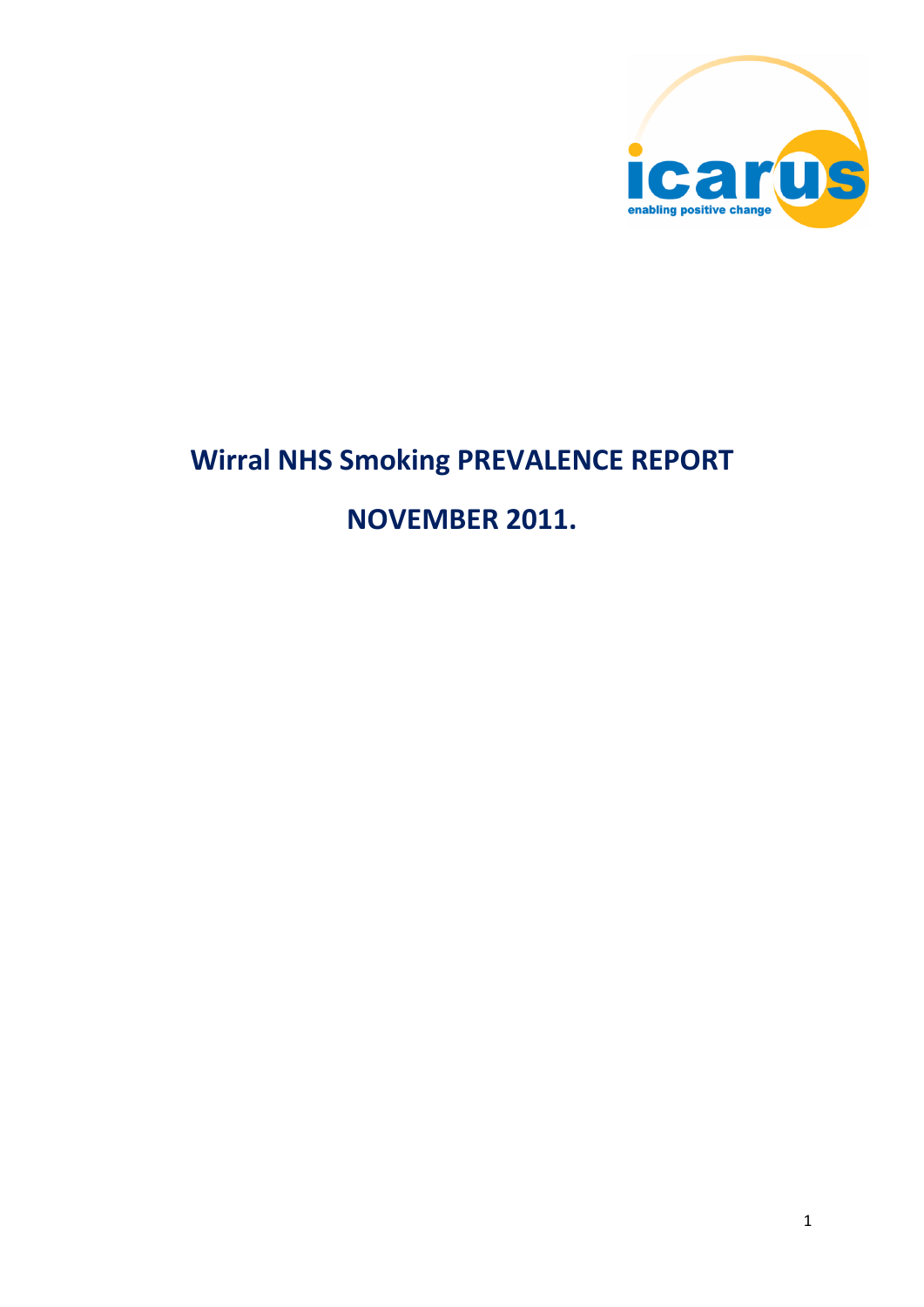## **1 INTRODUCTION**

### **1.1 Background and Aims**

The Directors of Public Health in NHS Wirral have identified tackling the harm caused from smoking as one of the priority areas for action. NHS Wirral currently has a well established and successful stop smoking service; however, in some areas of Wirral, prevalence is significantly higher than the national average.

In parts of Wirral, particularly within the Seacombe, Birkenhead, Bidston and Tranmere areas, considerably more people are likely to smoke. It has been estimated that in these most deprived neighbourhoods in Wirral, at least 40% of the adult population smoke, compared to an average of 27% across the whole of Wirral.

To establish the actual levels of smoking in the most deprived areas of Wirral, a smoking prevalence survey has been undertaken to inform NHS Wirral's smoking cessation strategy. The survey has targeted selected areas of Wirral which will provide a proxy indicator of the smoking prevalence amongst adult residents within the lowest national quintile (i.e. lowest 20%) of lower super output areas by index of multiple deprivation in Wirral on an annual basis. The survey has now been undertaken for three years 2009 – 2011.

As well as providing information on the levels of current smoking the survey also aimed to provide data on a number of aspects of smoking behaviour and lifetime smoking habits of the residents. Specifically, data was collected on:

- Smoking prevalence amongst respondents
- **E** Current rates of daily, occasional and abstinence from smoking
- How long respondents had smoked
- Type and number of tobacco products used
- **Time since respondents had last smoked daily**
- Number of times respondents had attempted to quit in their lifetime
- Number of quit attempts lasting longer than four weeks in the last six months

In addition a panel of smokers has been identified from this initial survey to take part in further enquiry as to their smoking behaviour and the impact of smoking cessation initiatives; the panel will be surveyed in February 2012 and potentially again in February 2013.

2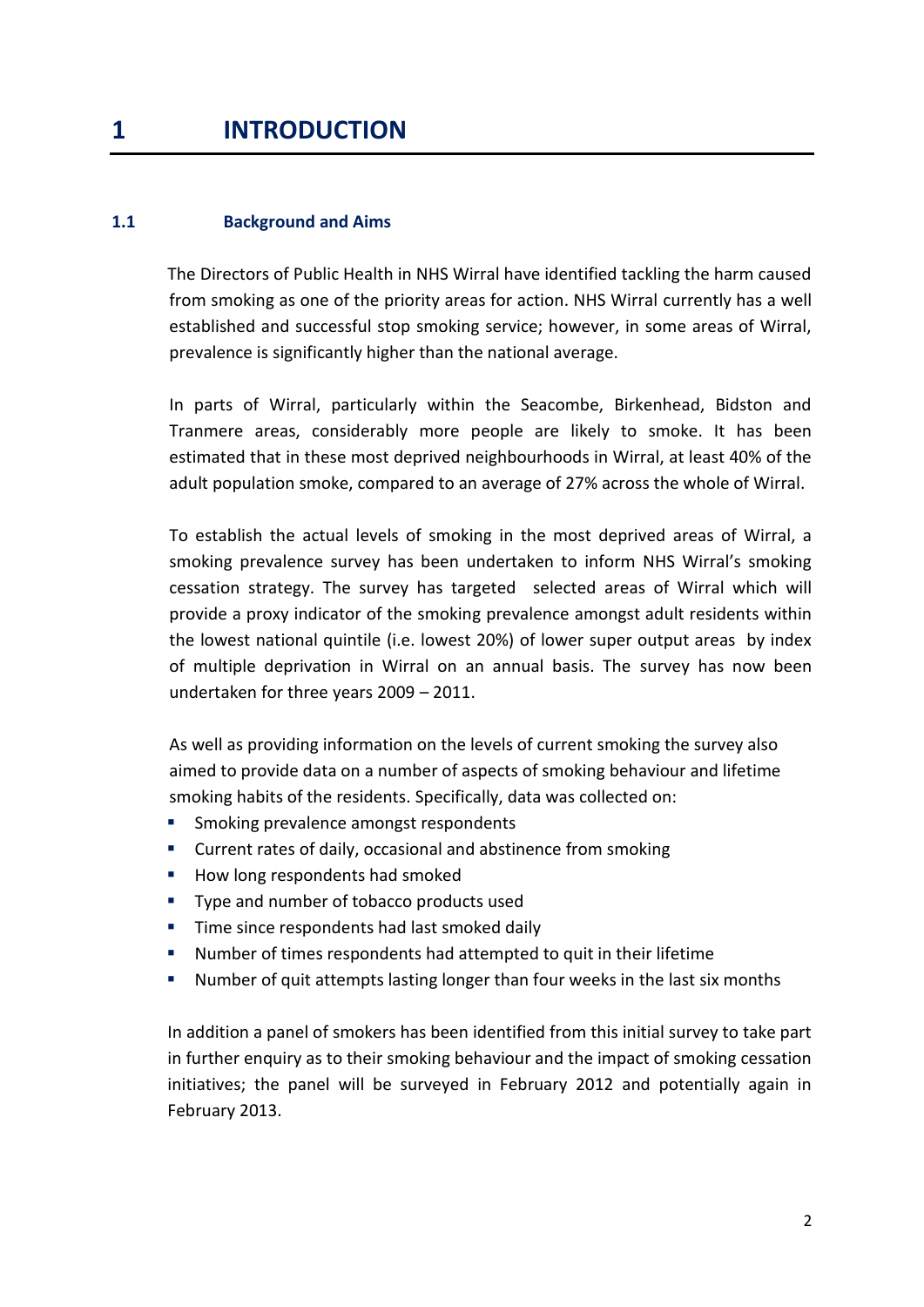#### **1.2 Baseline Survey**

The survey area is defined as that part of Wirral representing the 20% most deprived areas. NHS Wirral provided a geographical sampling frame for the sample selection process based on specific post code areas. Sample size within these post codes areas was based on the principle of 'sampling with probabilities proportionate to size methodology'. To provide data of high statistical reliability in respect of smoking prevalence we identified a total sampling frame of 5,000 names and addresses. Within each of the sub-areas, the households to be surveyed were randomly selected from a post office address file.

In most cases, interviewers called at selected households to conduct a face-to-face interview. The interview schedule used a series of closed questions designed to meet the survey objectives and gather data as detailed above and also information about the respondents' characteristics in terms of gender, age, ethnicity, occupation and home locality.

Where a telephone number was obtained (from the BT database) and because response rates were not prejudiced, a series of attempts were also made to complete interviews by telephone. Some households were targeted through both approaches to maximise the response rate. The interviews were carried out during the day, in the early evening and at weekends. Adults aged 16 or over and resident in Wirral area were eligible to be interviewed. A team of trained and experienced interviewers carried out the interviews; the fieldwork commenced September 2011 and was completed by the middle of October 2011. A total of 3,544 interviews were satisfactorily completed out of a total of approximately 4,875 addresses representing a 72.7% success rate. A number of household addresses were eliminated because they could not be found, could not be accessed, were 'void' or were considered unsafe. A verification procedure was implemented which was based on a random selection of 5% of respondents to confirm the interview took place. An additional 53 interviews were completed with members of the BME community.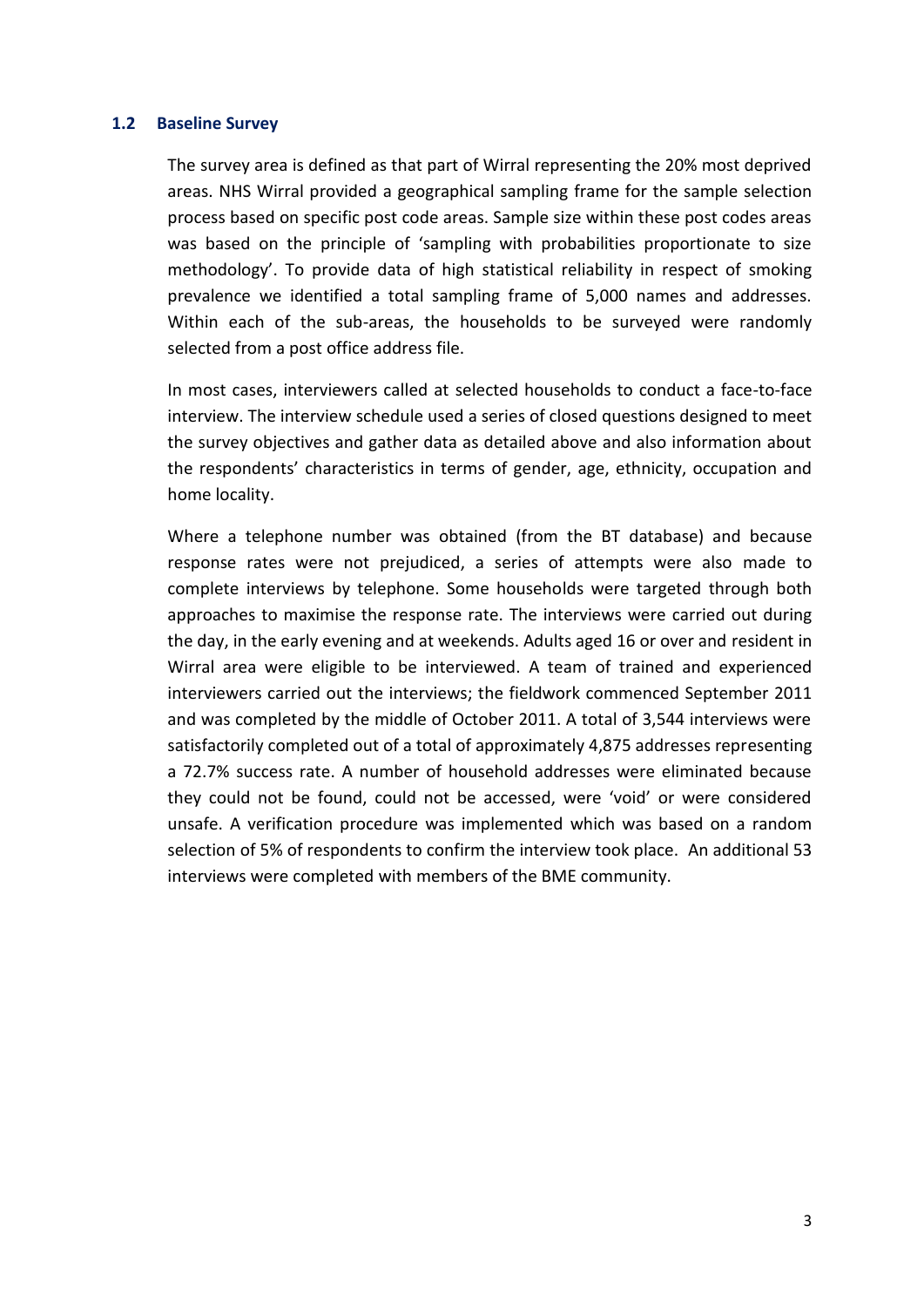| Postcode    | <b>Areas</b>                              | No. of interviews |
|-------------|-------------------------------------------|-------------------|
| <b>CH41</b> | <b>Birkenhead</b>                         | $\overline{4}$    |
| <b>CH42</b> | Birkenhead & Tranmere                     | 685               |
| <b>CH43</b> | Bidston, Claughton, Manor Green & Prenton | 1156              |
| <b>CH44</b> | Seacombe                                  | 381               |
| <b>CH45</b> | Liscard                                   | 336               |
| <b>CH46</b> | Moreton & Leasowe                         | 129               |
| <b>CH48</b> | Grange                                    | 198               |
| <b>CH49</b> | Woodchurch & Upton                        | 204               |
| <b>CH62</b> | Bromborough & Eastham                     | 443               |
|             | <b>TOTAL</b>                              | 3536              |

#### **Table 1.1 Number of interviews completed within each of the specified areas**

N.B. The total number of interviews completed was 3597. Of these, 53 were supplementary interviews with members of the BME community BUT were not included in the above summary. A number of respondents from this cohort were reluctant to reveal their postcode and therefore NO postcodes were entered for any of the 53 supplementary questionnaires. Eight questionnaires from the household survey did not contain complete or legible postcodes but we are confident the respondent resided within the designated sample areas and the questionnaire was included in the analysis. The total number of interviews conducted as part of the random house survey was 3,544.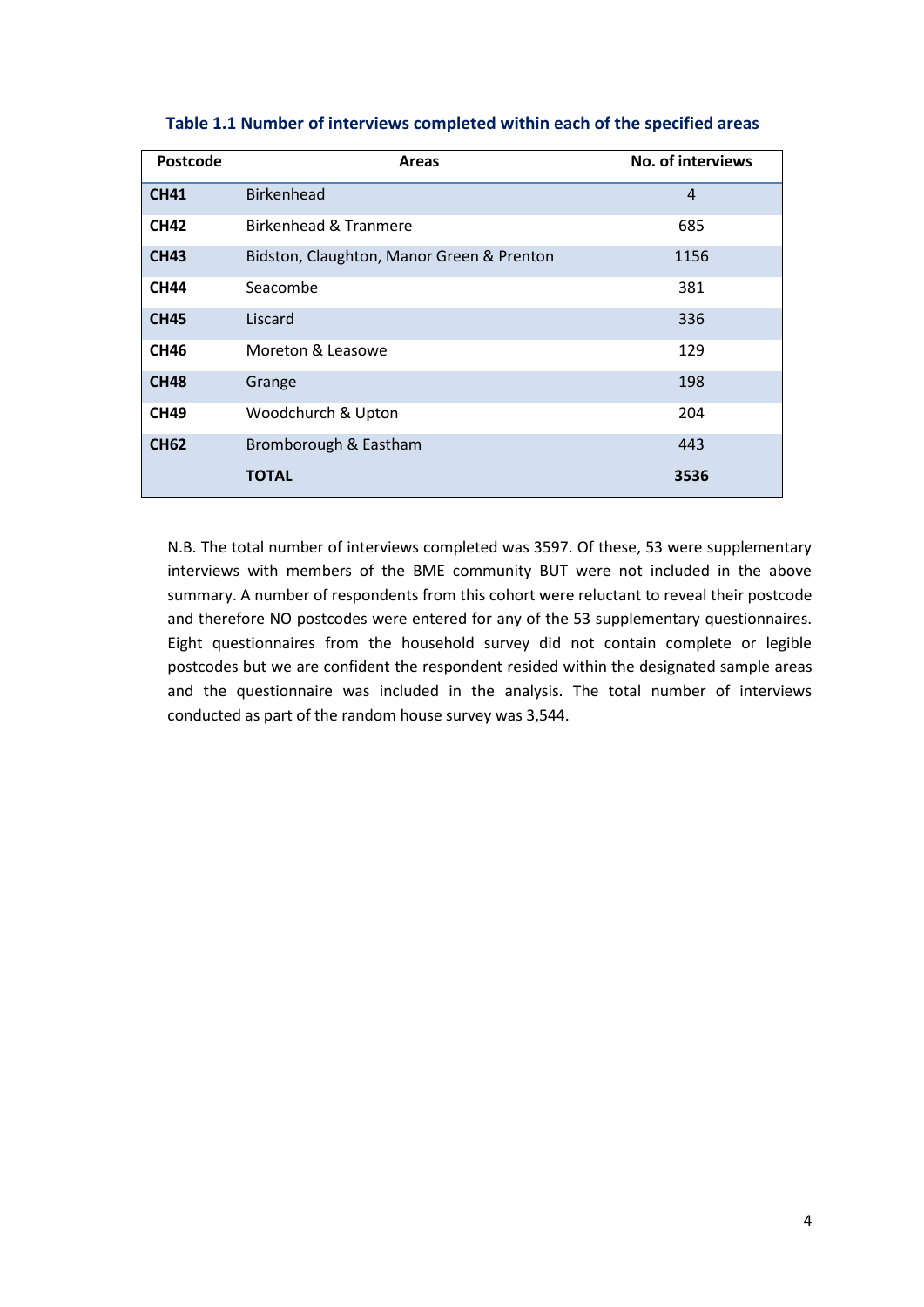# **2. Characteristics of Respondents**

|                                                     | <b>Number</b> | <b>Percentage</b> |
|-----------------------------------------------------|---------------|-------------------|
| Gender                                              |               |                   |
| <b>Male</b>                                         | 1468 [1417]   | 41.2 [40.1]       |
| Female                                              | 2098 [2117]   | 58.8 [59.9]       |
| Age                                                 |               |                   |
| 16-19                                               | 126 [129]     | 3.5[3.6]          |
| $20 - 24$                                           | 231 [214]     | 6.4 [6.0]         |
| 25-34                                               | 555 [528]     | 15.5 [14.9]       |
| 35-49                                               | 889 [932]     | 24.8 [26.3]       |
| 50-59                                               | 579 [529]     | 16.2 [14.9]       |
| $60+$                                               | 1205 [1215]   | 33.6 [34.3]       |
| <b>Ethnicity</b>                                    |               |                   |
| <b>WHITE - British</b>                              | 3434 [3382]   | 95.6 [95.3]       |
| WHITE - Irish                                       | 13 [24]       |                   |
| WHITE - Other White background                      | 37 [27]       |                   |
| <b>MIXED - White and Black Caribbean</b>            | 2[3]          |                   |
| <b>MIXED - White and Black African</b>              | 6[2]          |                   |
| MIXED - White and Asian                             | 6[1]          |                   |
| MIXED - Other Mixed background                      | 14[3]         |                   |
| <b>ASIAN/ASIAN BRITISH - Indian</b>                 | 13 [19]       |                   |
| ASIAN/ASIAN BRITISH - Pakistani                     | 6[4]          |                   |
| ASIAN/ASIAN BRITISH - Bangladeshi                   | 2[23]         |                   |
| <b>ASIAN/ASIAN BRITISH - Other Asian</b>            | 7[8]          |                   |
| <b>BLACK/BLACK BRITISH - Caribbean</b>              | 5[7]          |                   |
| <b>BLACK/BLACK BRITISH - African</b>                | 28[6]         |                   |
| <b>BLACK/BLACK BRITISH - Other Black background</b> | 2[1]          |                   |
| <b>CHINESE or OTHER ETHNIC GROUP - Chinese</b>      | 7[29]         |                   |
| <b>CHINESE or OTHER ETHNIC GROUP - Other</b>        | 2[0]          |                   |
| <b>OTHER GROUP NOT STATED ABOVE</b>                 | 8[8]          |                   |
| <b>Total BME</b>                                    | 158 [165]     | 4.4 [4.7]         |
| <b>Occupation</b>                                   |               |                   |
| Routine, manual or unemployed                       | 2459 [2436]   | 68.9 [68.5]       |
| <b>Other occupation</b>                             | 912 [873]     | 25.5 [24.5]       |
| <b>Not stated</b>                                   | 199 [245]     | 5.6 [6.9]         |

## **Table 2.1 Demographic characteristics [2010 figures are in brackets]**

N.B The above table includes ALL interviews [i.e. an additional 53 interviews were conducted with members of the BME community]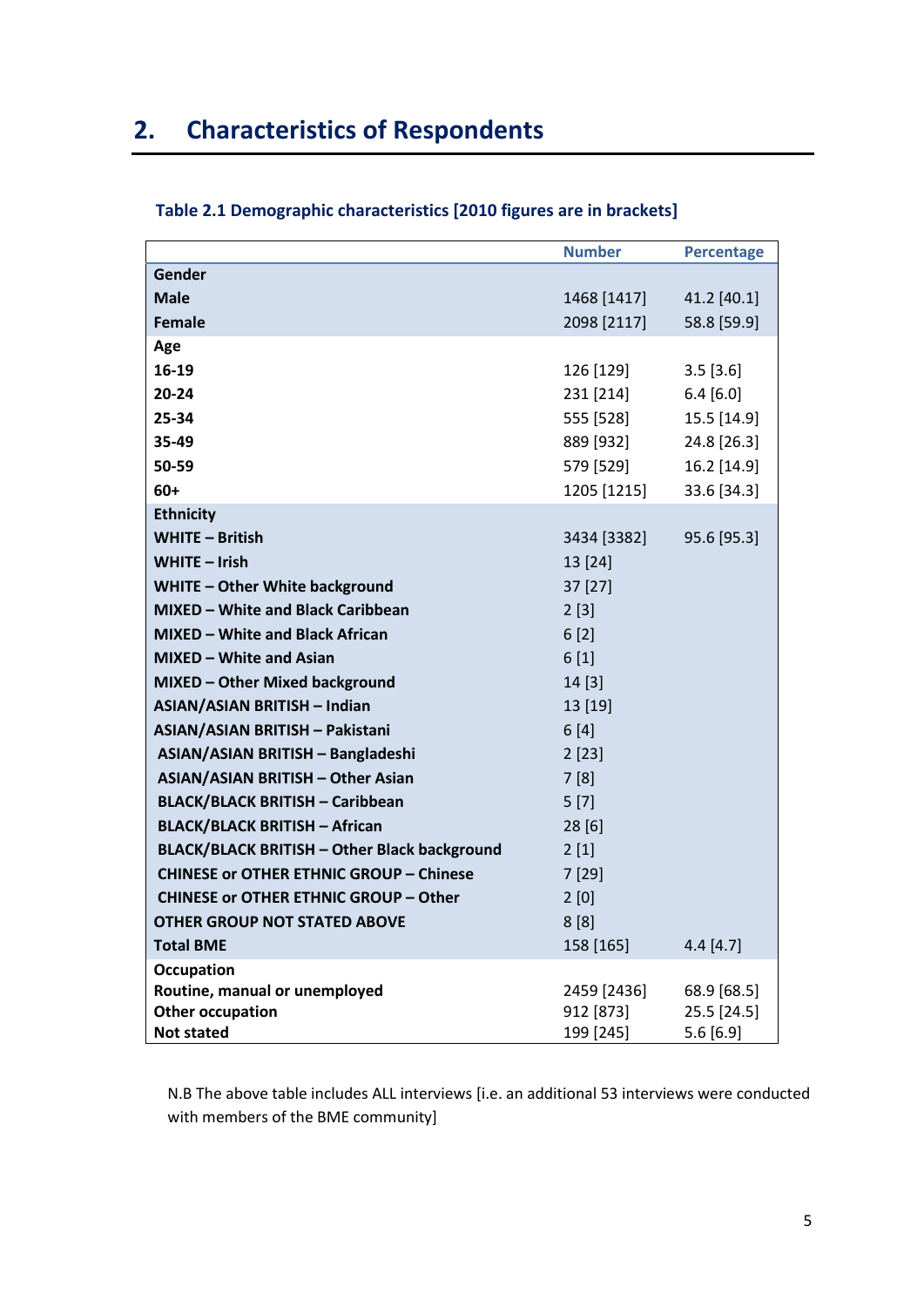## **3. Findings**

## **3.1. Smoking Prevalence.**

### **Smoking Prevalence – Overall Results 2009 – 2011 [Sample Base for 2011 = 3544]**

| <b>Classification</b>                                 | 2009 | 2010 | 2011 | $+/-$ Variation   95%<br>$2009 - 2011$ |      | Result                    |
|-------------------------------------------------------|------|------|------|----------------------------------------|------|---------------------------|
| Overall Smoking   34.7%   34.5%   33.2%<br>Prevalence |      |      |      | $-1.5%$                                | 1.55 | <b>Not</b><br>Significant |

## **Smoking Prevalence – Gender 2009 – 2011 [Sample Base for 2011 in brackets]**

|                       | 2009 | 2010              | 2011 | +/- Variation | 95%   | Result      |
|-----------------------|------|-------------------|------|---------------|-------|-------------|
| <b>Classification</b> |      |                   |      | $2009 - 2011$ | C.I.  |             |
| Male [1441]           |      | 35.1% 35.5% 35.3% |      | $+0.2%$       | $+/-$ | Not         |
|                       |      |                   |      |               | 2.47  | Significant |
| Female [2076]         |      | 34.5% 33.8% 31.7% |      | $-2.8%$       | $+/-$ | Significant |
|                       |      |                   |      |               | 2.00  |             |

## **Smoking Prevalence – Ethnicity 2009 – 2011 [Sample Base for 2011 in brackets]**

|                | 2009 | 2010 | 2011 | +/- Variation | 95%   | <b>Result</b> |
|----------------|------|------|------|---------------|-------|---------------|
| Classification |      |      |      | $2009 - 2011$ | C.I.  |               |
| White British  | 34.9 | 34.7 | 33.6 | $-1.3%$       | $+/-$ | <b>Not</b>    |
| [3431]         |      |      |      |               | 1.58  | Significant   |
| BME [109]      | 29.4 | 29.8 | 21.1 | - 8.3%        | $+/-$ | Significant   |
|                |      |      |      |               | 7.66  |               |

## **Smoking Prevalence – Occupation 2009 – 2011 [Sample Base for 2011 in brackets]**

|                       | 2009 | 2010 | 2011 | +/- Variation | 95%   | <b>Result</b> |
|-----------------------|------|------|------|---------------|-------|---------------|
| <b>Classification</b> |      |      |      | $2009 - 2011$ | C.1.  |               |
| Rout., Man. or        | 38.3 | 39.0 | 37.1 | $-1.2%$       | $+/-$ | Not           |
| Unempl. [2427]        |      |      |      |               | 1.92  | Significant   |
| Other [895]           | 25.7 | 24.9 | 23.6 | $-2.1%$       | $+/-$ | <b>Not</b>    |
|                       |      |      |      |               | 2.78  | Significant   |
| Not Stated [197]      | 30.3 | 23.5 | 27.4 | $-2.9%$       | $+/-$ | <b>Not</b>    |
|                       |      |      |      |               | 6.23  | Significant   |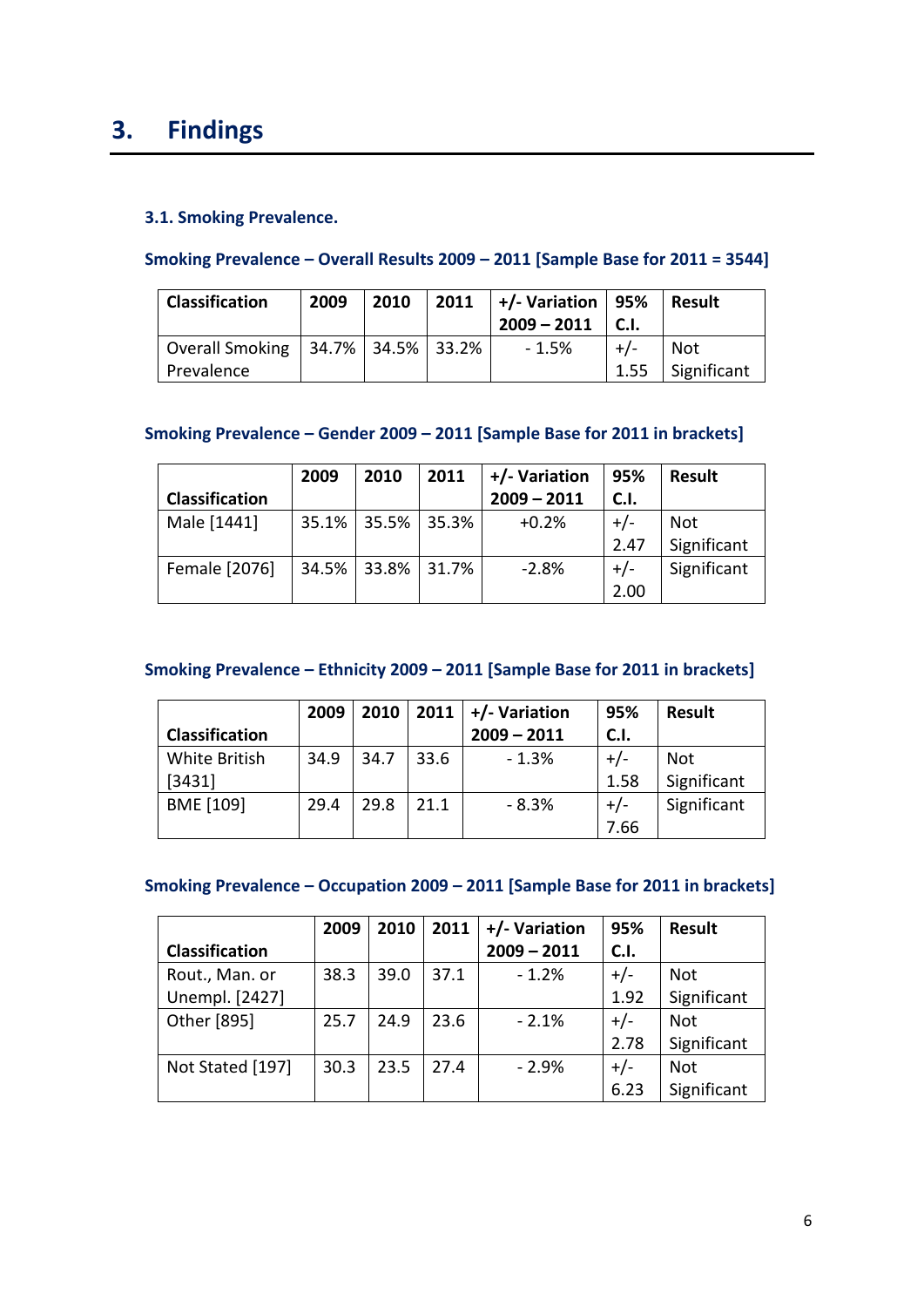|                       | 2009  | 2010  | 2011  | +/- Variation | 95%   | <b>Result</b> |
|-----------------------|-------|-------|-------|---------------|-------|---------------|
| <b>Classification</b> |       |       |       | $2009 - 2011$ | C.I.  |               |
| $16 - 19$ [109]       | 38.3% | 30.3% | 35.8% | $-2.5%$       | $+/-$ | <b>Not</b>    |
|                       |       |       |       |               | 9.0   | Significant   |
| $20 - 24$ [220]       | 38.9% | 36.9% | 31.4% | $-7.5%$       | $+/-$ | Significant   |
|                       |       |       |       |               | 6.13  |               |
| $25 - 34$ [536]       | 43.2% | 38.7% | 40.5% | $-2.7%$       | $+/-$ | <b>Not</b>    |
|                       |       |       |       |               | 4.16  | Significant   |
| $35 - 49$ [878]       | 42.2% | 41.0% | 40.4% | $-1.8\%$      | $+/-$ | <b>Not</b>    |
|                       |       |       |       |               | 3.25  | Significant   |
| $50 - 59$ [576]       | 37.1% | 40.1% | 34.5% | $-2.6%$       | $+/-$ | <b>Not</b>    |
|                       |       |       |       |               | 3.88  | Significant   |
| $60 + [1205]$         | 24.2% | 25.5% | 24.4% | $+0.2%$       | $+/-$ | Not           |
|                       |       |       |       |               | 2.43  | Significant   |

### **Smoking Prevalence – Age 2009 – 2011 [Sample Base for 2011 in brackets]**

N.B. Total sample sizes within each classification category do not add to 3,544 because of missing data.

#### TECHNICAL NOTE:

Prevalence is calculated from the responses to the question asked in the interview, 'Do you now smoke: Daily, Occasionally or Not at all?' [Q4]. Respondents who answer either 'Daily' or 'Occasionally' are counted as currently smoking for the calculation, while those who answer 'Not at all' are not. The base figure used to calculate the prevalence rate also includes respondents who have been routed to the end of the questionnaire by question 1 or 2, ('Have you ever smoked?' and 'Have you ever smoked at least 100 cigarettes in your lifetime?') and will be missing cases. It is unlikely that any respondents will have refused to answer these initial questions or halted the interview at this stage, so there should be little if any distortion of the prevalence figures from incorrect attribution of missing cases.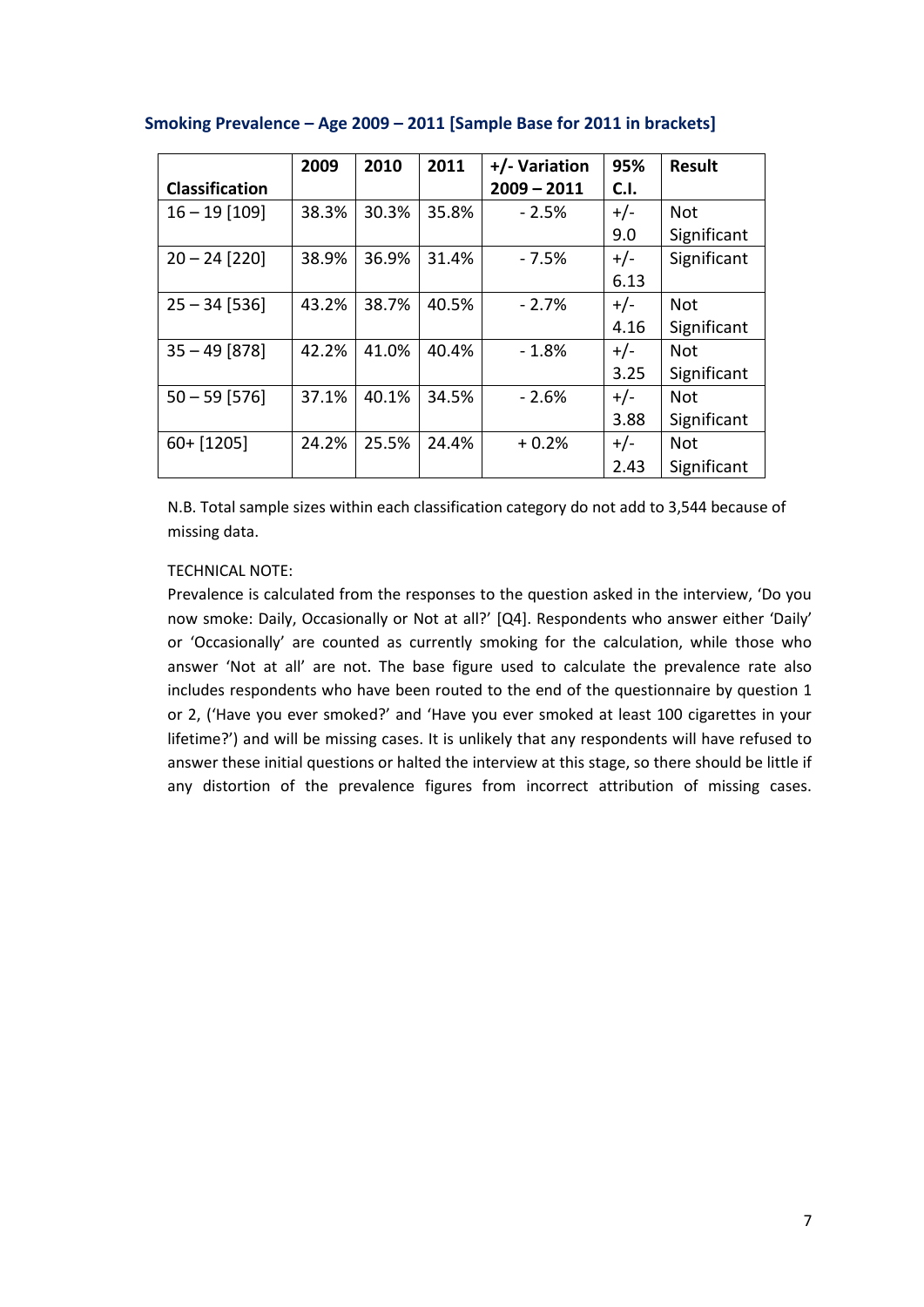# Smoking Prevalence 2009 - 2011

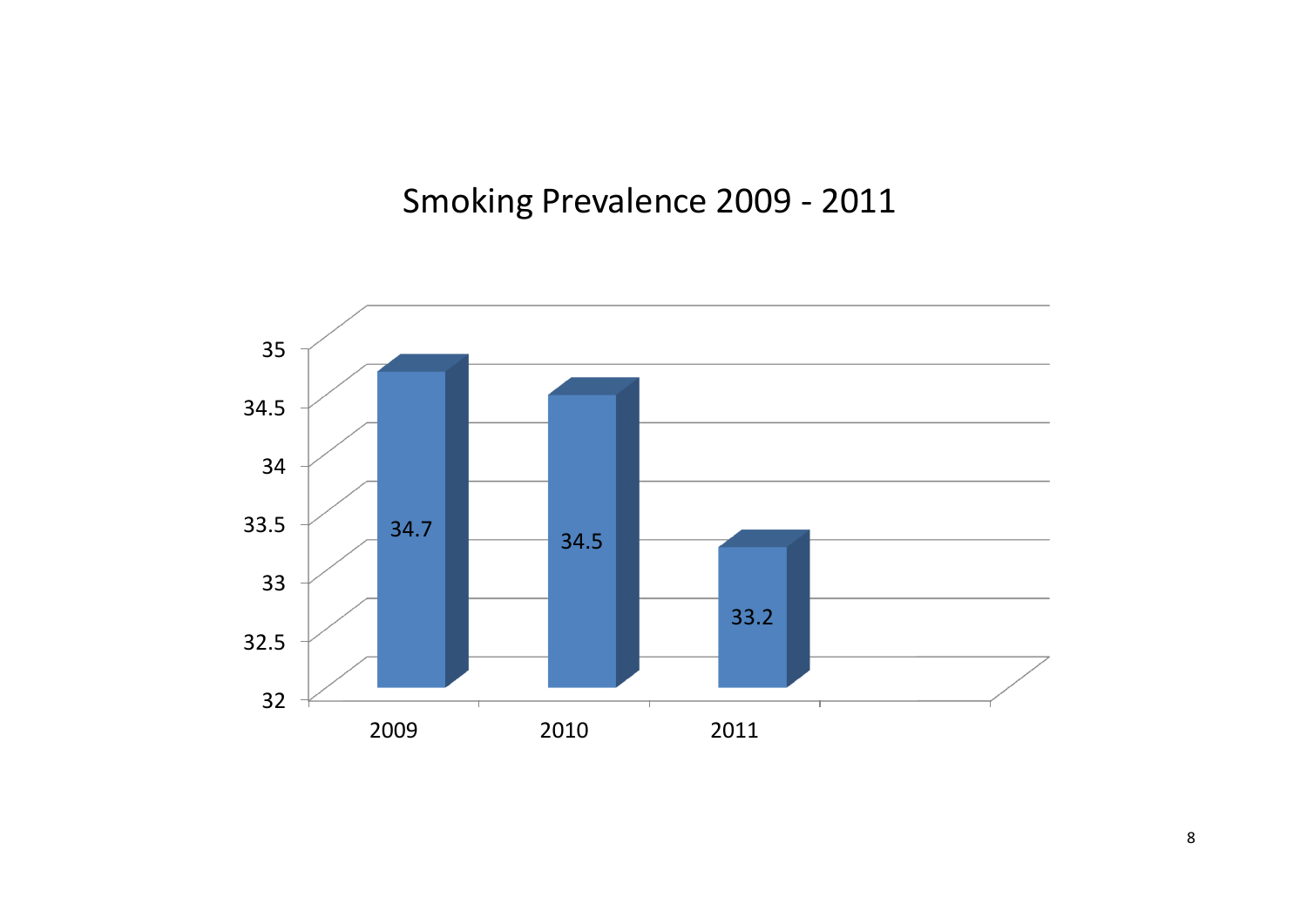# Smoking Habits 2009 - 2011

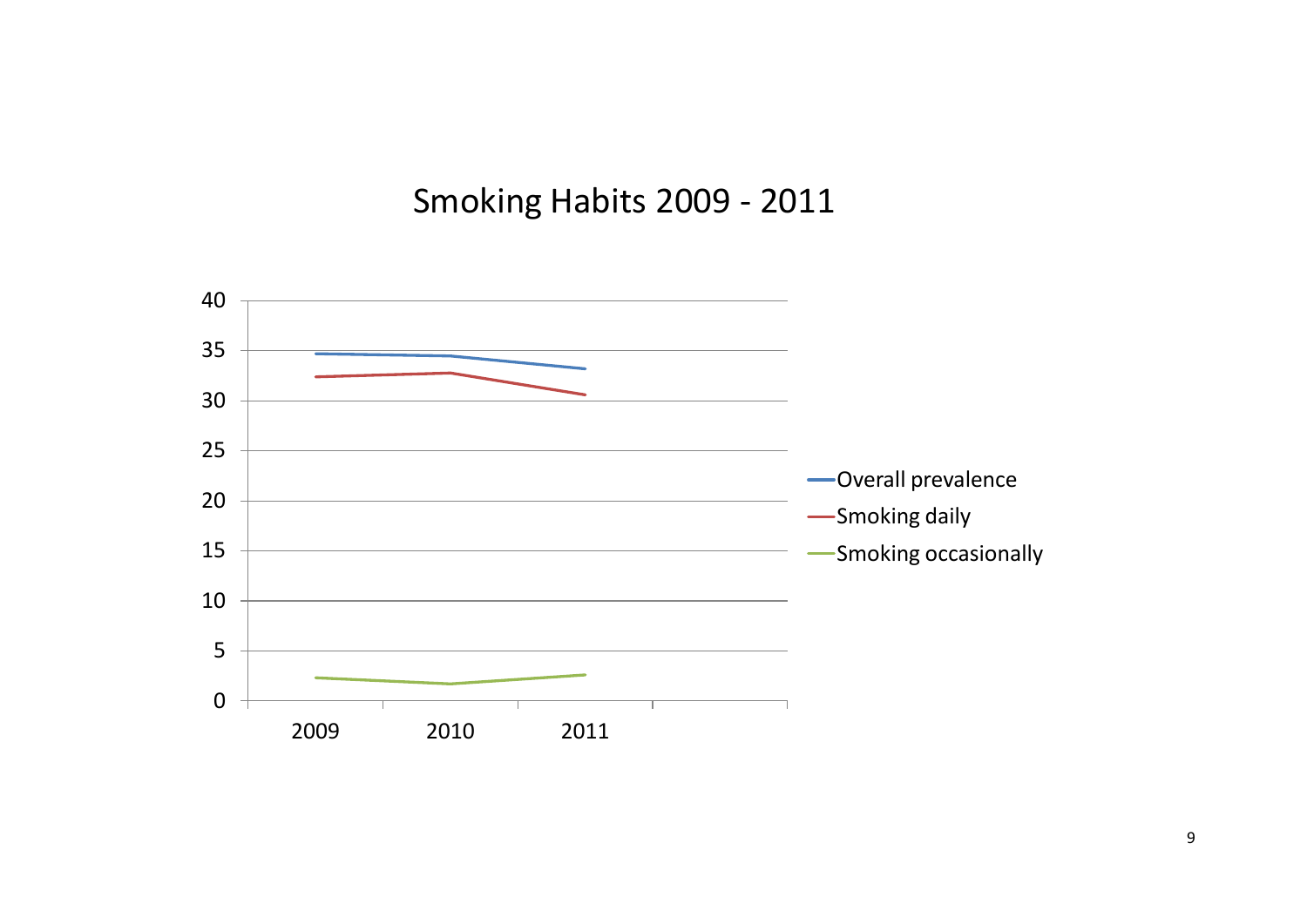## **3.2. Lifetime Smoking Habits**

| <b>Lifetime smoking</b>  | <b>Never Smoked in</b><br>lifetime | Ever smoked in<br>lifetime | Smoked 100<br>cigarettes in lifetime | Smoked daily in<br>lifetime |
|--------------------------|------------------------------------|----------------------------|--------------------------------------|-----------------------------|
| All sample [3544]        | 1383 39.0% (37.4)                  | 2161 61.0% (62.6)          | 2047 57.8% (59.4)                    | 1979 55.8% (57.2)           |
| Gender                   |                                    |                            |                                      |                             |
| Male [1441]              | 522 36.2% (34.4)                   | 919 63.8% (65.6)           | 885 61.4% (63.1)                     | 862 59.8% (60.8)            |
| <b>Female [2076]</b>     | 851 41.0%(39.3)                    | 1225 59.0% (60.7)          | 1146 55.2% (57.1)                    | 1101 53.0% (55.0)           |
| <b>Ethnicity</b>         |                                    |                            |                                      |                             |
| <b>White Brit.[3431]</b> | 1324 38.6% (36.9)                  | 2107 61.4% (63.1)          | 1997 58.2% (59.8)                    | 1934 56.4% (57.8)           |
| <b>BME</b> [109]         | 59 54.1% (51.8)                    | 50 45.9% (48.2)            | 47 43.1% (46.5)                      | 42 38.5% (38.6)             |
| Occupation               |                                    |                            |                                      |                             |
| R, M or U[ 2427]         | 828 34.1% (32.3)                   | 1599 65.9% (67.7)          | 1523 62.8% (64.6)                    | 1478 60.9% (62.5)           |
| Other [895]              | 450 50.3% (48.9)                   | 445 49.7% (51.1)           | 412 46.0% (47.9)                     | 391 43.7% (45.2)            |
| Not stated [197]         | 99 50.3% (47.4)                    | 98 49.7% (52.6)            | 95 48.2% (48.7)                      | 92 46.7% (47.0)             |
| Age                      |                                    |                            |                                      |                             |
| 16-19 [109]              | 58 <b>57.1%</b> (58.0)             | 51 42.9% (42.0)            | 44 40.4% (34.5)                      | 43 39.4% (32.8)             |
| 20-24 [220]              | 118 53.6% (49.3)                   | 102 46.4% (50.7)           | 88 40.0% (47.8)                      | 86 39.1% (45.4)             |
| 25-34 [536]              | 234 43.7% (42.1)                   | 302 56.3% (57.9)           | 283 52.8% (55.5)                     | 259 48.3% (53.8)            |
| 35-49 [878]              | 326 37.1% (37.0)                   | 552 62.9% (63.0)           | 535 60.9% (60.8)                     | 511 58.2% (57.9)            |
| 50-59 [576]              | 199 34.5% (35.2)                   | 377 65.5% (64.8)           | 366 63.5% (63.1)                     | 359 62.3% (60.5)            |
| 60+ [1205]               | 436 36.2% (32.8)                   | 769 63.8% (67.2)           | 725 60.2% (62.8)                     | 716 59.4% (61.2)            |

2010 percentages are shown in brackets – These results do not include the supplementary questionnaires.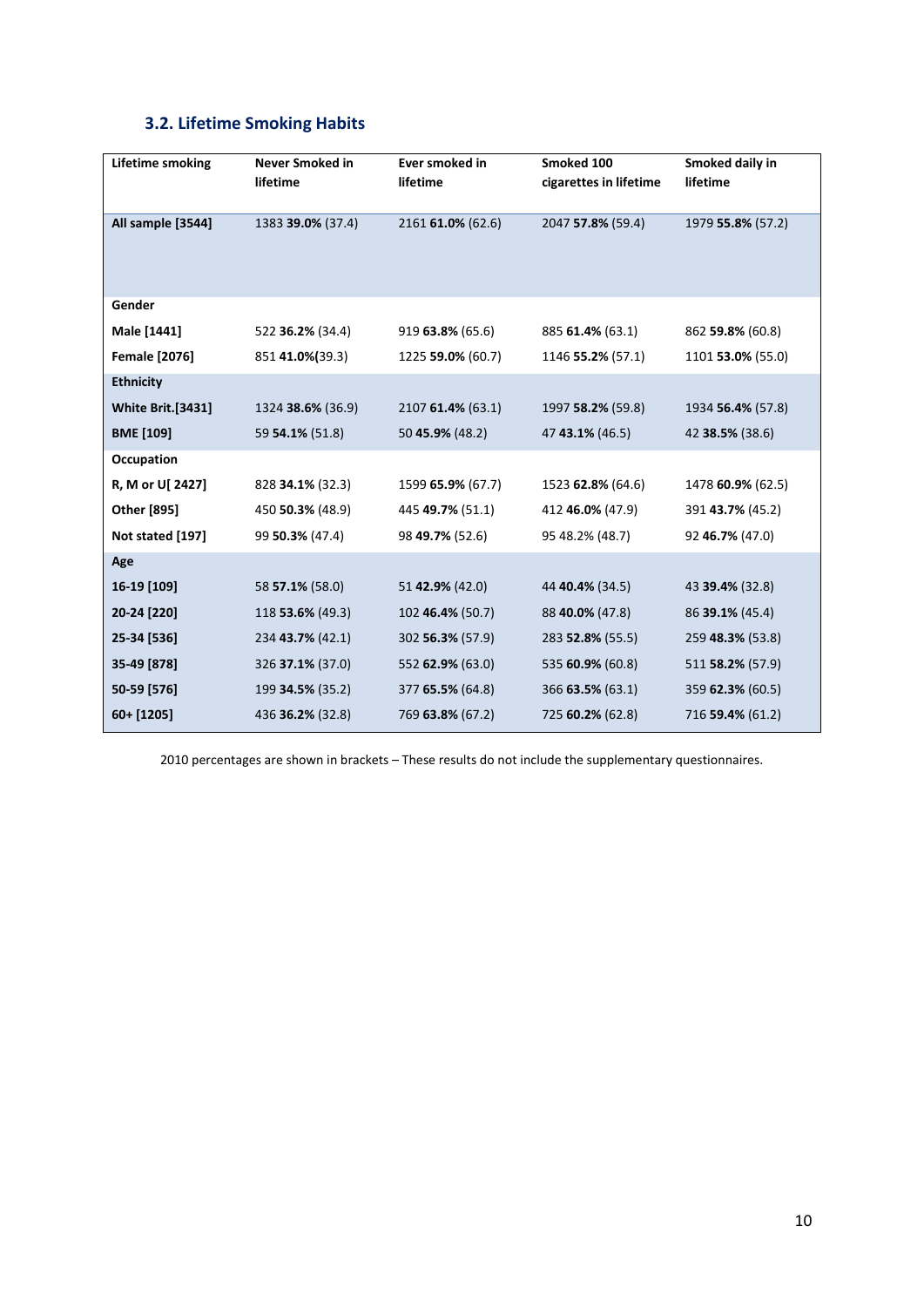|                      | <b>Smoking</b>    | <b>Smoking daily</b>   | <b>Smoking</b><br>occasionally |
|----------------------|-------------------|------------------------|--------------------------------|
| All sample [3544]    | 1177 33.2% (34.5) | 1086 30.6% (32.8)      | $91$ 2.6% (1.7)                |
|                      |                   |                        |                                |
| Gender               |                   |                        |                                |
| Male [1441]          | 508 35.3% (35.5)  | 475 33.0% (33.7)       | 33 2.3% (1.8)                  |
| <b>Female [2076]</b> | 658 31.7% (33.8)  | 600 28.9% (32.2)       | 58 2.8% (1.6)                  |
| <b>Ethnicity</b>     |                   |                        |                                |
| White British [3431] | 1153 33.6% (34.7) | 1068 31.1% (33.1)      | $85$ 2.5% (1.6)                |
| <b>BME</b> [109]     | 23 21.1% (29.8)   | 17 15.6% (24.5)        | $6$ 5.5% (5.3)                 |
| Occupation           |                   |                        |                                |
| R, M or U [2427]     | 900 37.1% (39.0)  | 830 34.2% (37.3)       | 70 2.9% (1.7)                  |
| Other [895]          | 211 23.6% (24.9)  | 193 21.6% (23.0)       | 18 2.0% (1.9)                  |
| Not stated [197]     | 54 27.4% (23.5)   | 52 26.4% (22.6)        | $2$ 1.0% (0.9)                 |
| Age                  |                   |                        |                                |
| 16-19 [109]          | 39 35.8% (30.3)   | 35 <b>32.1%</b> (28.6) | $43.7\%$ (1.7)                 |
| 20-24 [220]          | 69 31.4% (36.9)   | 62 28.2% (35.4)        | $7 \, 3.2\%(1.5)$              |
| 25-34 [536]          | 217 40.5% (38.7)  | 186 34.7% (36.1)       | 31 $5.8\%$ (2.6)               |
| 35-49 [878]          | 355 40.4% (41.0)  | 333 37.9% (39.6)       | 22 2.5% (1.4)                  |
| 50-59 [576]          | 199 34.5% (40.1)  | 192 33.3% (37.9)       | $7$ 1.2% (2.2)                 |
| 60+ [1205]           | 294 24.4% (25.5)  | 275 22.8% (24.2)       | $19$ <b>1.6%</b> (1.3)         |

## **Table 3.3 Current smoking habits [2010 % figures in brackets]**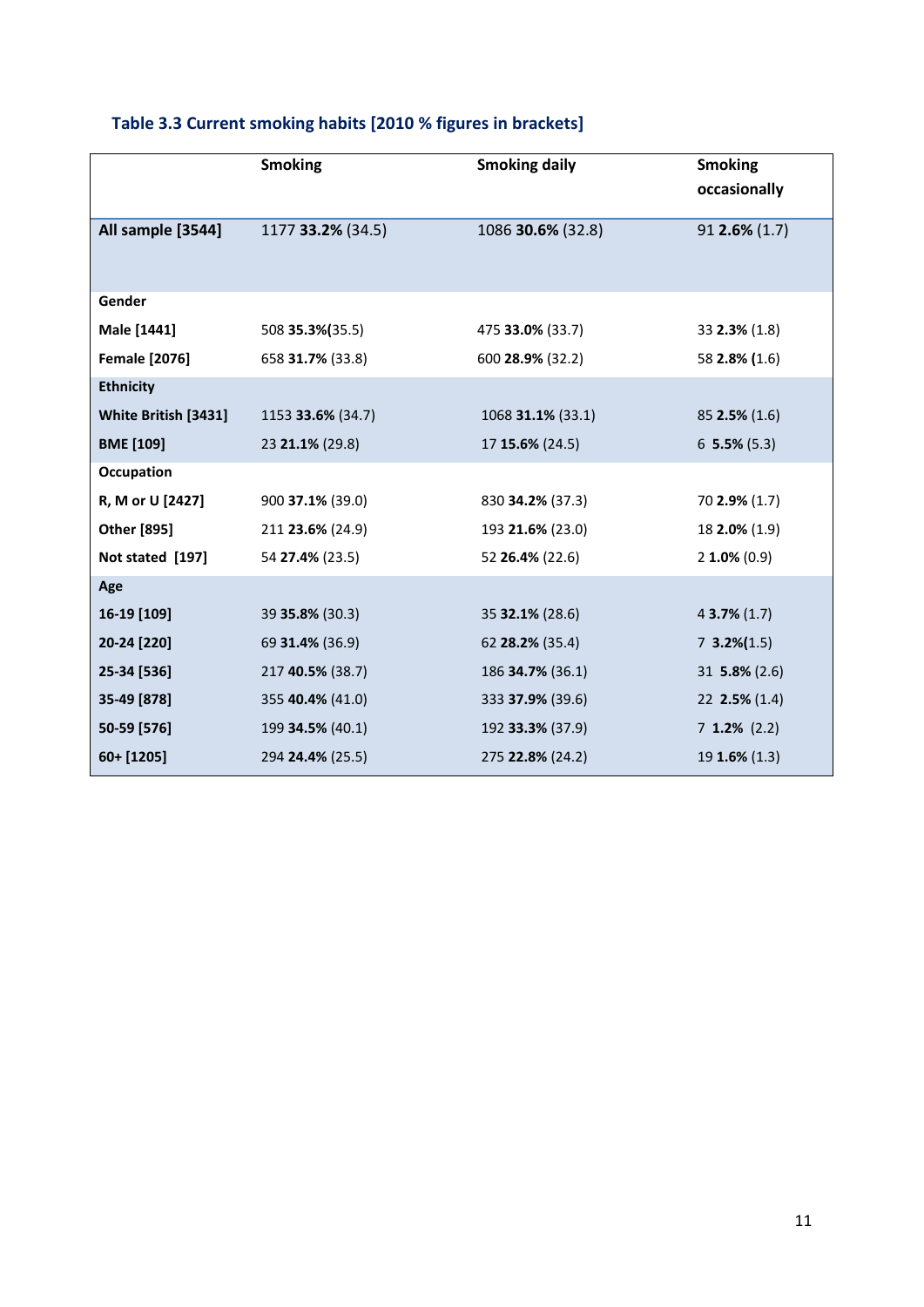## **Table 3.4 Mean number of years smoked in lifetime**

|                      | No. of years                  |
|----------------------|-------------------------------|
|                      | [2010 figures in<br>brackets] |
| <b>All sample</b>    | 23.66 [24.42]                 |
| Gender               |                               |
| Male                 | 24.33 [25.22]                 |
| <b>Female</b>        | 23.19 [23.79]                 |
| <b>Ethnicity</b>     |                               |
| <b>White British</b> | 24.03 [24.70]                 |
| <b>BME</b>           | 13.41 [18.23]                 |
| Occupation           |                               |
| R, M or U            | 24.21 [24.98]                 |
| Other                | 20.05 [20.70]                 |
| <b>Not stated</b>    | 29.58 [29.78]                 |
| Age                  |                               |
| 16-19                | 3.89 [4.21]                   |
| $20 - 24$            | 5.80 [6.89]                   |
| 25-34                | 10.83 [11.21]                 |
| 35-49                | 19.52 [19.53]                 |
| 50-59                | 25.43 [28.42]                 |
| $60+$                | 34.27 [35.18]                 |

N. B. This calculation is based on the number of smokers answering Q6 'How many years have you smoked /did you smoke daily?' [n = 1177]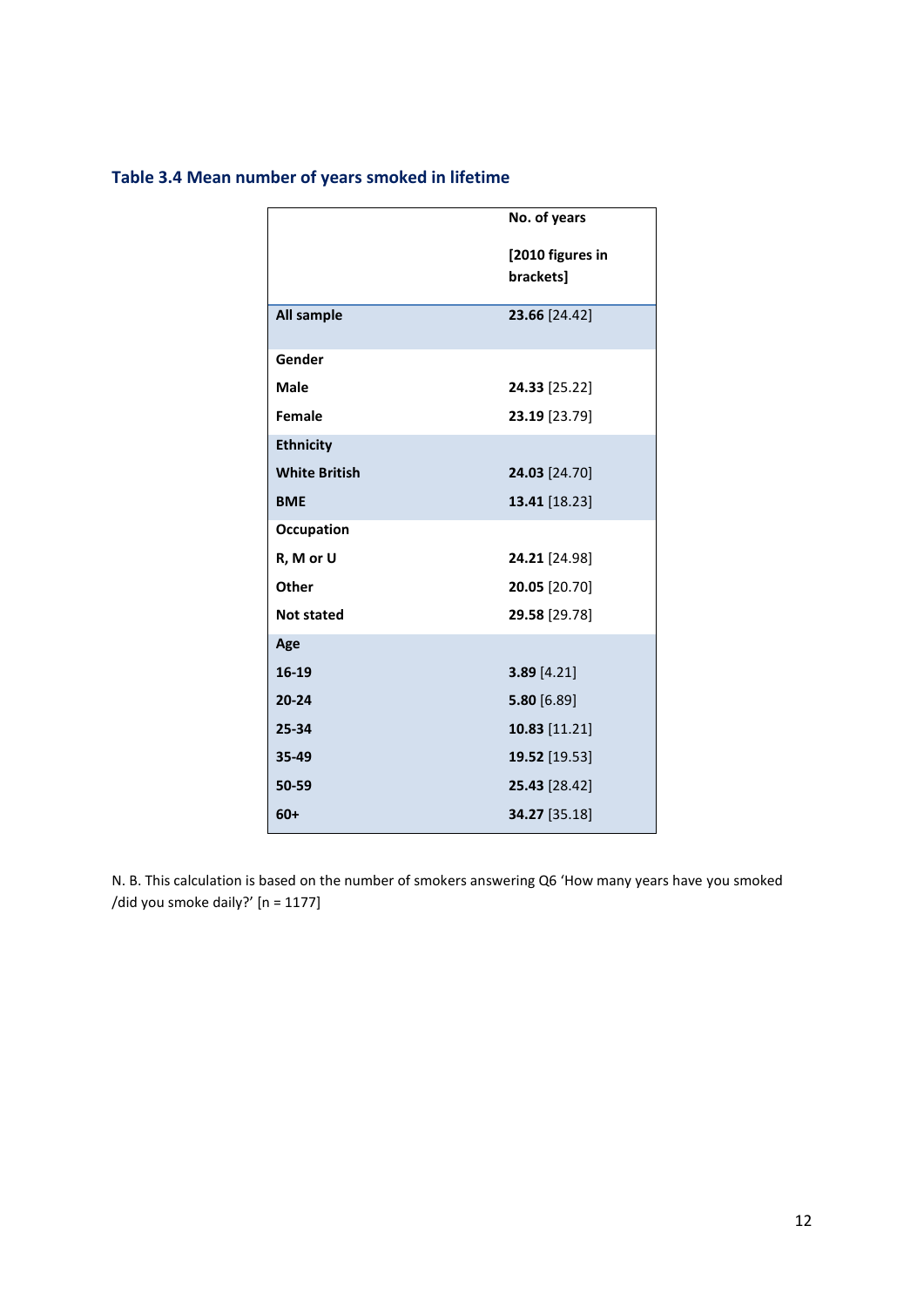|                      | <b>Manufactured</b><br>cigarettes | Hand-rolled<br>cigarettes | Pipe bowls | Cigars, cheroots<br>or cigarillos | <b>Bidi</b> | Goza | Chew |
|----------------------|-----------------------------------|---------------------------|------------|-----------------------------------|-------------|------|------|
| All sample           | 16.62 [17.01]                     | 16.81 [16.89]             | 5.15       | 6.06                              | 9.67        | 2.00 | 8.00 |
| Gender               |                                   |                           |            |                                   |             |      |      |
| Male                 | 18.31 [19.12]                     | 18.08 [18.18]             | 5.15       | 6.35                              | 10.50       | 2.00 |      |
| Female               | 15.67 [15.72]                     | 13.58 [14.00]             |            | 1.00                              | 8.00        |      | 8.00 |
| <b>Ethnicity</b>     |                                   |                           |            |                                   |             |      |      |
| <b>White British</b> | 16.76 [17.08]                     | 17.00 [17.07]             | 6.26       | 5.73                              |             | 2.00 |      |
| <b>BME</b>           | 12.87 [15.60]                     | 11.69 [13.47]             |            | 7.67                              | 9.67        |      | 8.00 |
| Occupation           |                                   |                           |            |                                   |             |      |      |
| R, M or U            | 16.37 [16.70]                     | 16.89 [17.63]             | 4.40       | 6.08                              | 8.00        | 2.00 | 8.00 |
| Other                | 16.92 [17.54]                     | 15.11 [12.65]             | 6.29       | 7.00                              | 13.00       |      |      |
| <b>Not stated</b>    | 19.55 [19.04]                     | 21.28 [14.90]             | 1.00       | 5.00                              |             |      |      |
| Age                  |                                   |                           |            |                                   |             |      |      |
| 16-19                | 10.20 [10.86]                     | 8.30 [6.88]               |            |                                   |             |      |      |
| $20 - 24$            | 12.02 [12.86]                     | 11.59 [13.91]             |            |                                   | 13.00       |      | 8.00 |
| 25-34                | 12.65 [12.86]                     | 13.34 [13.22]             |            | 1.00                              | 8.00        |      |      |
| 35-49                | 16.27 [16.58]                     | 16.57 [16.48]             |            | 8.50                              | 8.00        |      |      |
| 50-59                | 18.48 [18.90]                     | 19.89 [19.36]             | 4.00       | 3.60                              |             |      |      |
| $60+$                | 18.51 [19.25]                     | 18.12 [18.07]             | 5.25       | 7.30                              |             |      |      |

## **Table 3.5 Mean number of tobacco products used daily by respondents who have smoked**

These figures are for the total sample including supplementary interviews. We have shown a comparison with 2010 for cigarettes to show the consistency of results over two years.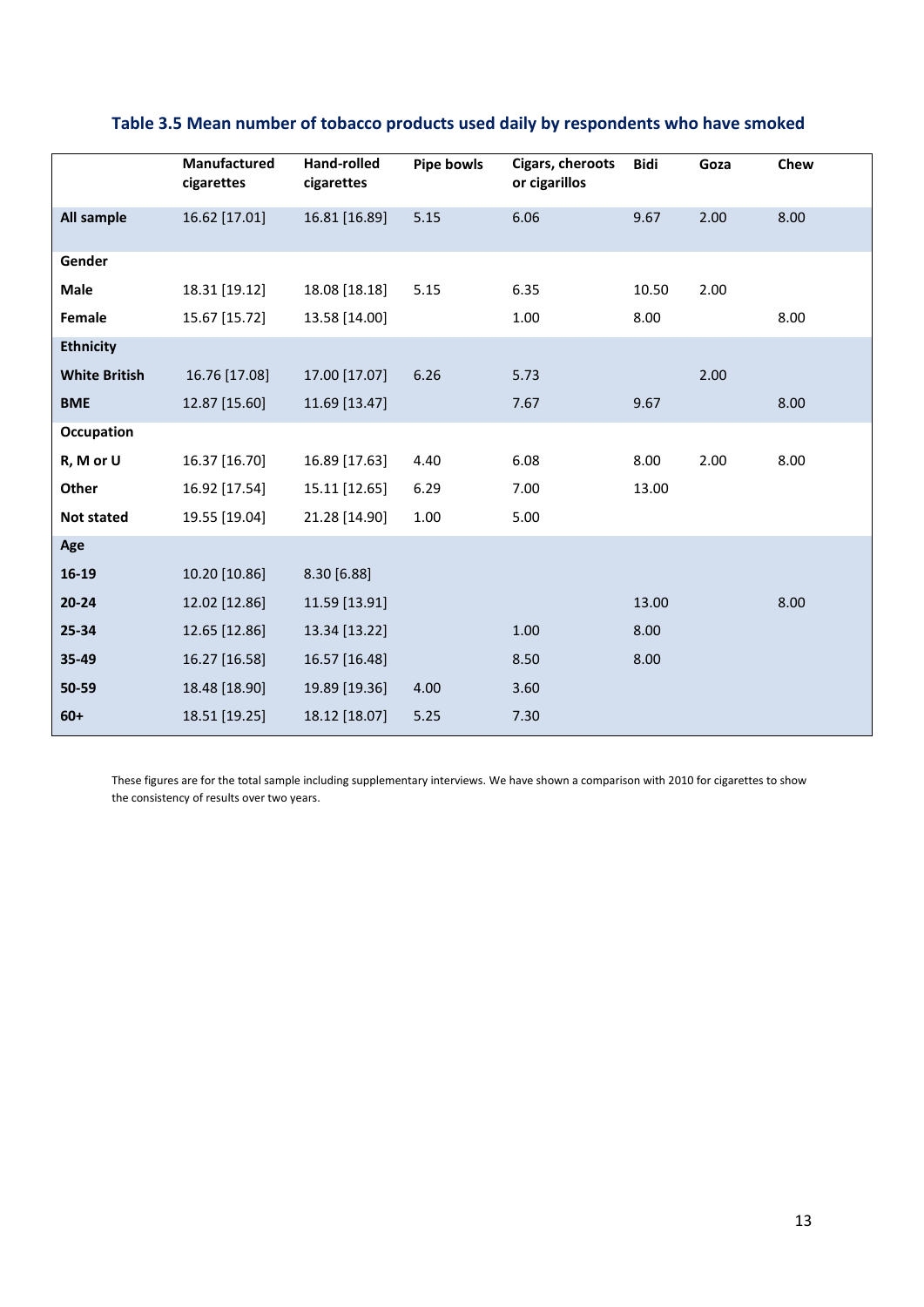## **Table 3.6 Time since last smoked daily**

.

|                      | Less<br>than a<br>month | One month but<br>less than six<br>months | Six months or<br>longer but less<br>than one year | One year or longer<br>but less than five<br>years | Five years or<br>longer but less<br>than ten years | Ten years or<br>longer |
|----------------------|-------------------------|------------------------------------------|---------------------------------------------------|---------------------------------------------------|----------------------------------------------------|------------------------|
| All sample           | 13 [1.5%]               | 46 [5.3%]                                | 48 [5.5%]                                         | 149 [17.1%]                                       | 149 [17.1%]                                        | 464 [53.4%%]           |
| $[n = 869]$          |                         |                                          |                                                   |                                                   |                                                    |                        |
| Gender               |                         |                                          |                                                   |                                                   |                                                    |                        |
| Male                 | 3                       | 20                                       | 16                                                | 62                                                | 60                                                 | 209                    |
| Female               | 10                      | 26                                       | 32                                                | 84                                                | 88                                                 | 254                    |
| <b>Ethnicity</b>     |                         |                                          |                                                   |                                                   |                                                    |                        |
| <b>White British</b> | 13                      | 42                                       | 46                                                | 139                                               | 145                                                | 452                    |
| <b>BME</b>           |                         | $\overline{4}$                           | $\overline{2}$                                    | 10                                                | $\overline{3}$                                     | 12                     |
| Occupation           |                         |                                          |                                                   |                                                   |                                                    |                        |
| R, M or U            | 10                      | 41                                       | 34                                                | 111                                               | 108                                                | 316                    |
| Other                | 3                       | 5                                        | 12                                                | 35                                                | 33                                                 | 113                    |
| <b>Not stated</b>    |                         |                                          | $\overline{2}$                                    | $\mathbf{3}$                                      | 6                                                  | 33                     |
| Age                  |                         |                                          |                                                   |                                                   |                                                    |                        |
| $16-19$              |                         |                                          | $\overline{3}$                                    | $\overline{2}$                                    |                                                    |                        |
| $20 - 24$            | $\mathbf{1}$            | $\overline{4}$                           | $6\phantom{.}6$                                   | $9\,$                                             | $\mathbf{1}$                                       |                        |
| 25-34                | $\overline{4}$          | 5                                        | 16                                                | 29                                                | 14                                                 | $\overline{3}$         |
| 35-49                | $\overline{3}$          | 16                                       | 12                                                | 44                                                | 49                                                 | 50                     |
| 50-59                | $\mathbf{1}$            | 8                                        | 6                                                 | 24                                                | 36                                                 | 90                     |
| $60+$                | $\overline{4}$          | 13                                       | 5                                                 | 41                                                | 49                                                 | 320                    |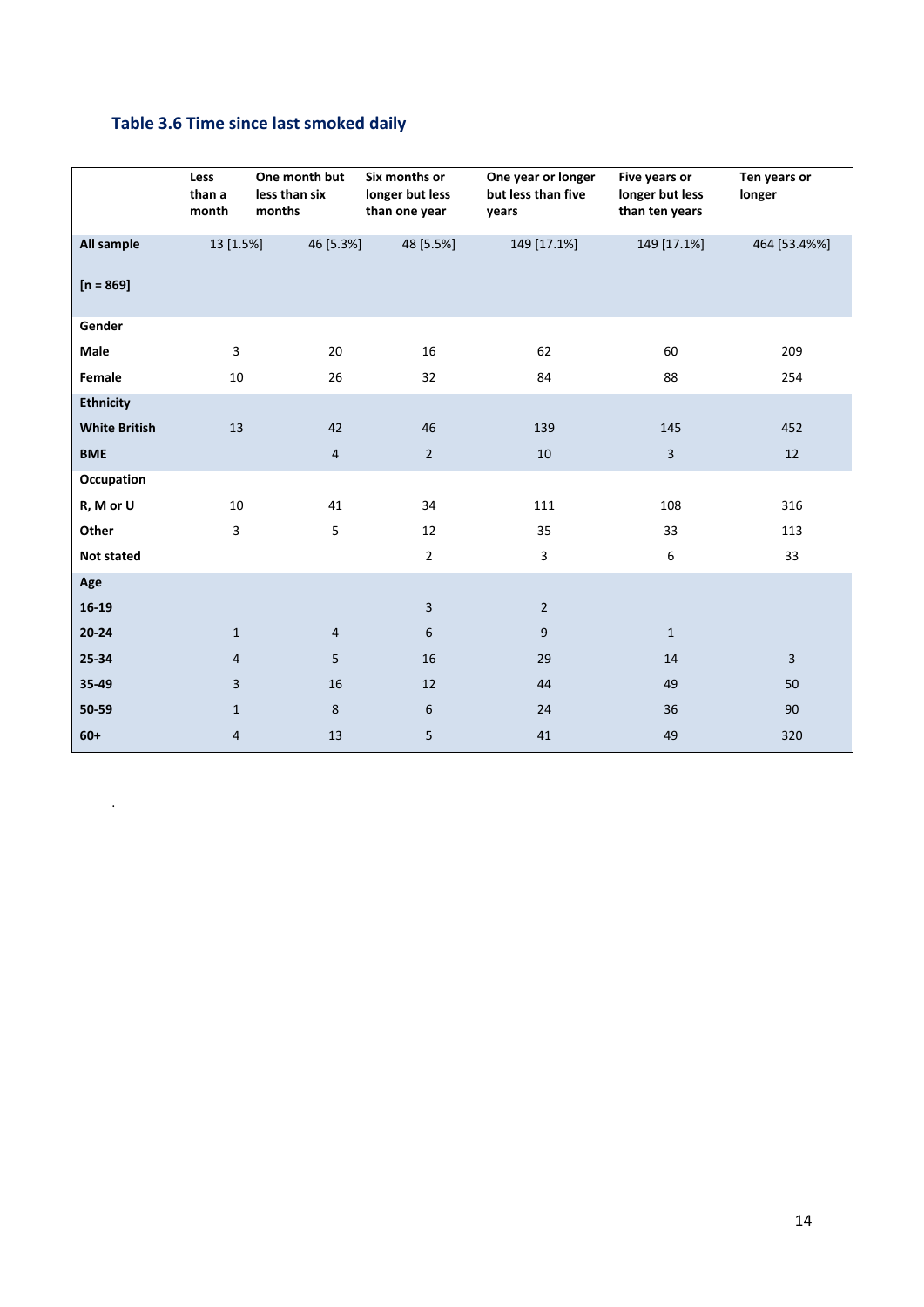## **Table 3.7 Mean number of quit attempts in lifetime [2010 numbers in brackets]**

|                      | No. of attempts |
|----------------------|-----------------|
| <b>All sample</b>    | 3.66 [3.57]     |
| Gender               |                 |
| <b>Male</b>          | 3.79 [3.65]     |
| <b>Female</b>        | 3.55 [3.51]     |
| <b>Ethnicity</b>     |                 |
| <b>White British</b> | 3.67 [3.55]     |
| <b>BME</b>           | 3.37 [3.96]     |
| <b>Occupation</b>    |                 |
| R, M or U            | 3.76 [3.66]     |
| Other                | 3.38 [3.21]     |
| <b>Not stated</b>    | 3.34 [3.62]     |
| Age                  |                 |
| 16-19                | 4.96 [4.84]     |
| $20 - 24$            | 4.77 [4.07]     |
| 25-34                | 4.02 [3.66]     |
| 35-49                | 3.78 [3.71]     |
| 50-59                | 3.40 [3.60]     |
| $60+$                | 3.30 [3.27]     |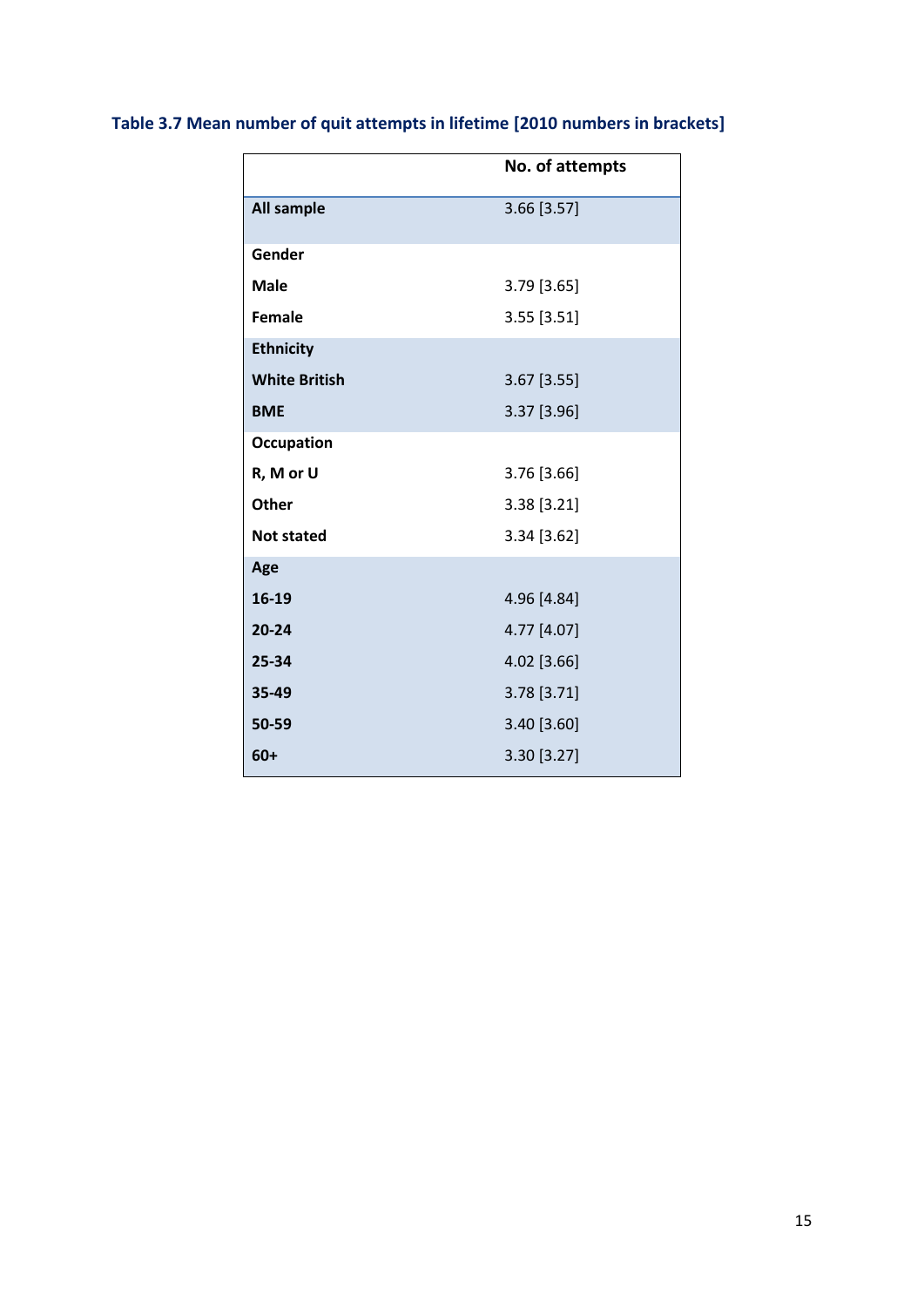| Table 3.8 Mean number of quit attempts lasting longer than four weeks in the last six |  |  |
|---------------------------------------------------------------------------------------|--|--|
| months [2010 in brackets]                                                             |  |  |

|                      | No. of attempts |
|----------------------|-----------------|
| All sample           | 1.12 [1.09]     |
| Gender               |                 |
| <b>Male</b>          | 1.12 [1.04]     |
| Female               | $1.12$ [1.13]   |
| <b>Ethnicity</b>     |                 |
| <b>White British</b> | 1.12 [1.09]     |
| <b>BME</b>           | 1.21 [1.08]     |
| <b>Occupation</b>    |                 |
| R, M or U            | $1.12$ [1.11]   |
| Other                | $1.13$ [1.08]   |
| <b>Not stated</b>    | 1.07 [1.00]     |
| Age                  |                 |
| 16-19                | $1.03$ [1.00]   |
| $20 - 24$            | 1.22 [1.09]     |
| 25-34                | 1.19 [1.08]     |
| 35-49                | $1.14$ [1.16]   |
| 50-59                | 1.10 [1.14]     |
| $60+$                | 1.08 [1.00]     |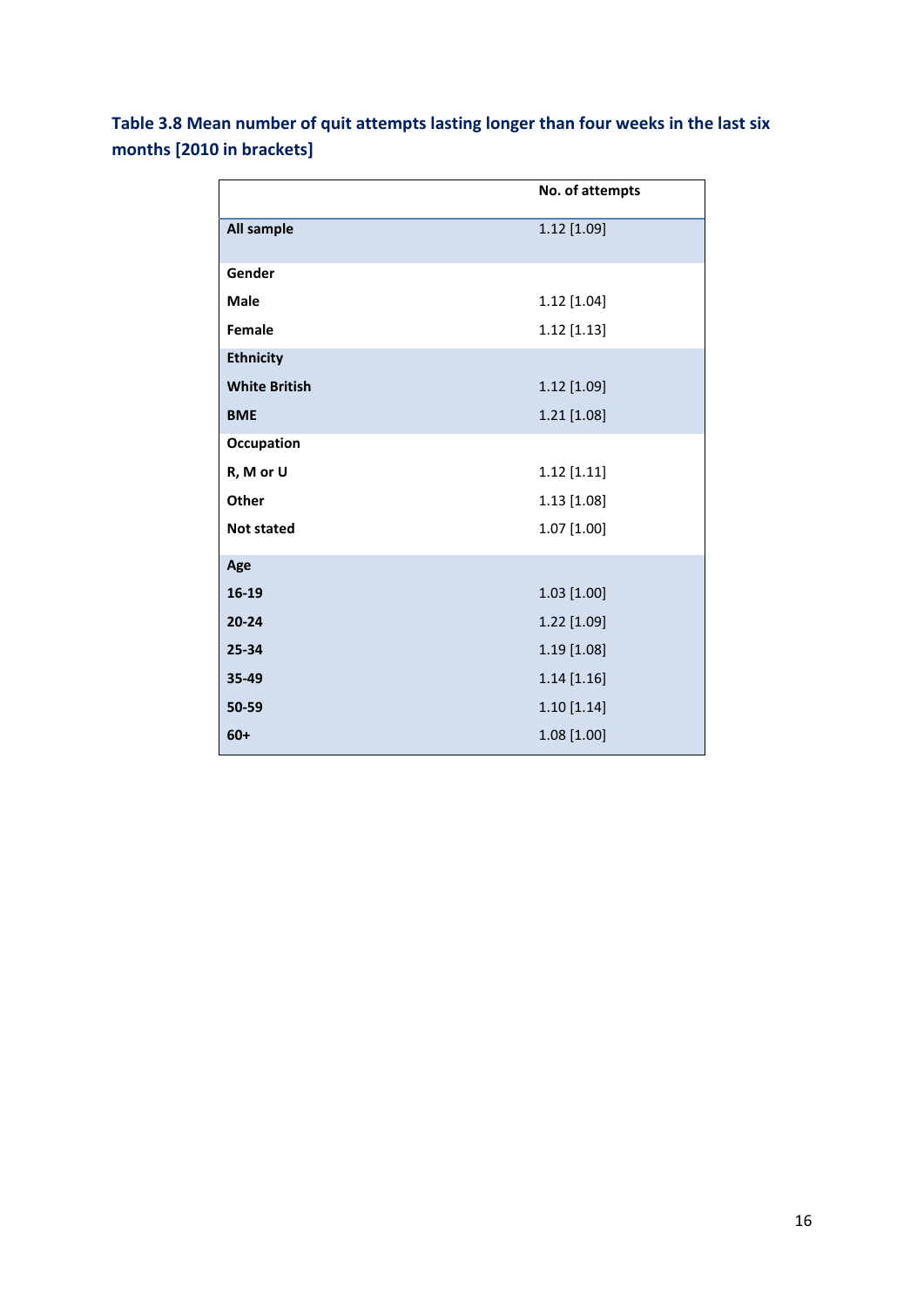|                      | GP or nurse    | <b>NHS</b>     | Pharmacy                | Will<br>power  | Friends/family | Other                   |
|----------------------|----------------|----------------|-------------------------|----------------|----------------|-------------------------|
| All sample           | 55             | 21             | 20                      | 68             | $\mathbf{1}$   | $\bf 8$                 |
| Gender               |                |                |                         |                |                |                         |
| Male                 | 25             | 3              | $\overline{7}$          | 36             | $\mathbf 1$    | $\overline{2}$          |
| Female               | 30             | 18             | 12                      | 32             |                | 6                       |
| <b>Ethnicity</b>     |                |                |                         |                |                |                         |
| <b>White/British</b> | 50             | 19             | 19                      | 64             | $\mathbf 1$    | 8                       |
| <b>BME</b>           | 5              | $\overline{2}$ | $\mathbf{1}$            | $\overline{3}$ |                |                         |
| Occupation           |                |                |                         |                |                |                         |
| R, M or U            | 40             | 12             | 16                      | 50             |                | $\overline{7}$          |
| Other                | 15             | $\overline{7}$ | $\overline{\mathbf{4}}$ | 14             | $\mathbf{1}$   | $\mathbf{1}$            |
| <b>Not stated</b>    |                | $\overline{2}$ |                         | $\overline{2}$ |                |                         |
| Age                  |                |                |                         |                |                |                         |
| $16-19$              | $\mathbf{1}$   |                |                         |                |                |                         |
| $20 - 24$            | $\overline{3}$ | $\overline{2}$ | $\overline{2}$          | $9\,$          |                |                         |
| 25-34                | 13             | 5              | $\mathbf{1}$            | 21             |                | $\overline{2}$          |
| 35-49                | 18             | $\overline{7}$ | $\boldsymbol{9}$        | 18             | $\mathbf 1$    | $\overline{\mathbf{3}}$ |
| 50-59                | $\overline{7}$ | $\overline{3}$ | $\overline{2}$          | $\overline{7}$ |                | $\mathbf 2$             |
| $60+$                | 13             | $\overline{4}$ | 6                       | 13             |                | $\mathbf 1$             |

## **Table 3.9 Method of quit attempts lasting longer than four weeks in the last six months**

N.B This table is based on those smokers who attempted to quit in the last six months and the method used for quit attempts lasting longer than four weeks.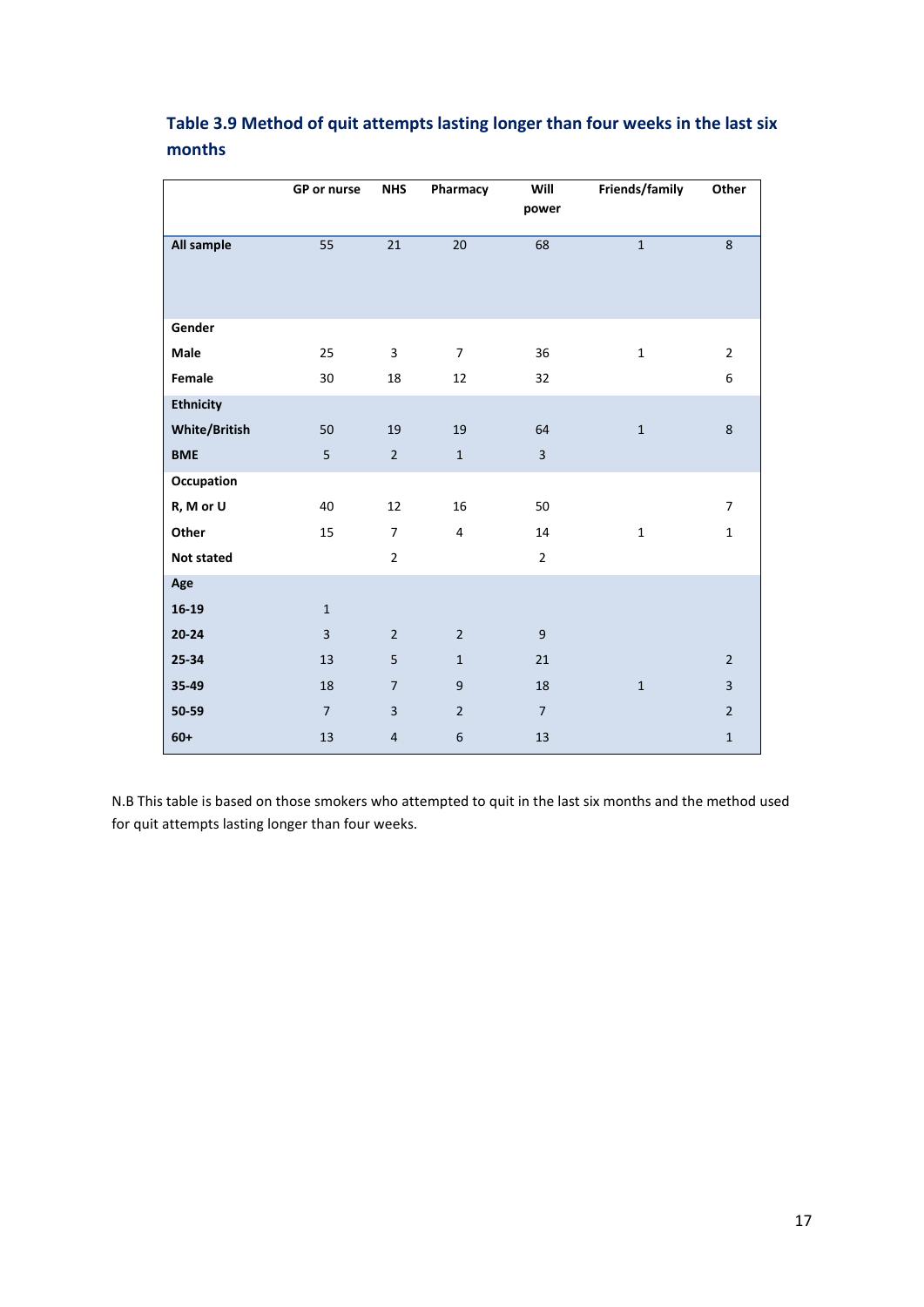

# Help With Quit Attempts – 2010 – 2011 [Actual Numbers]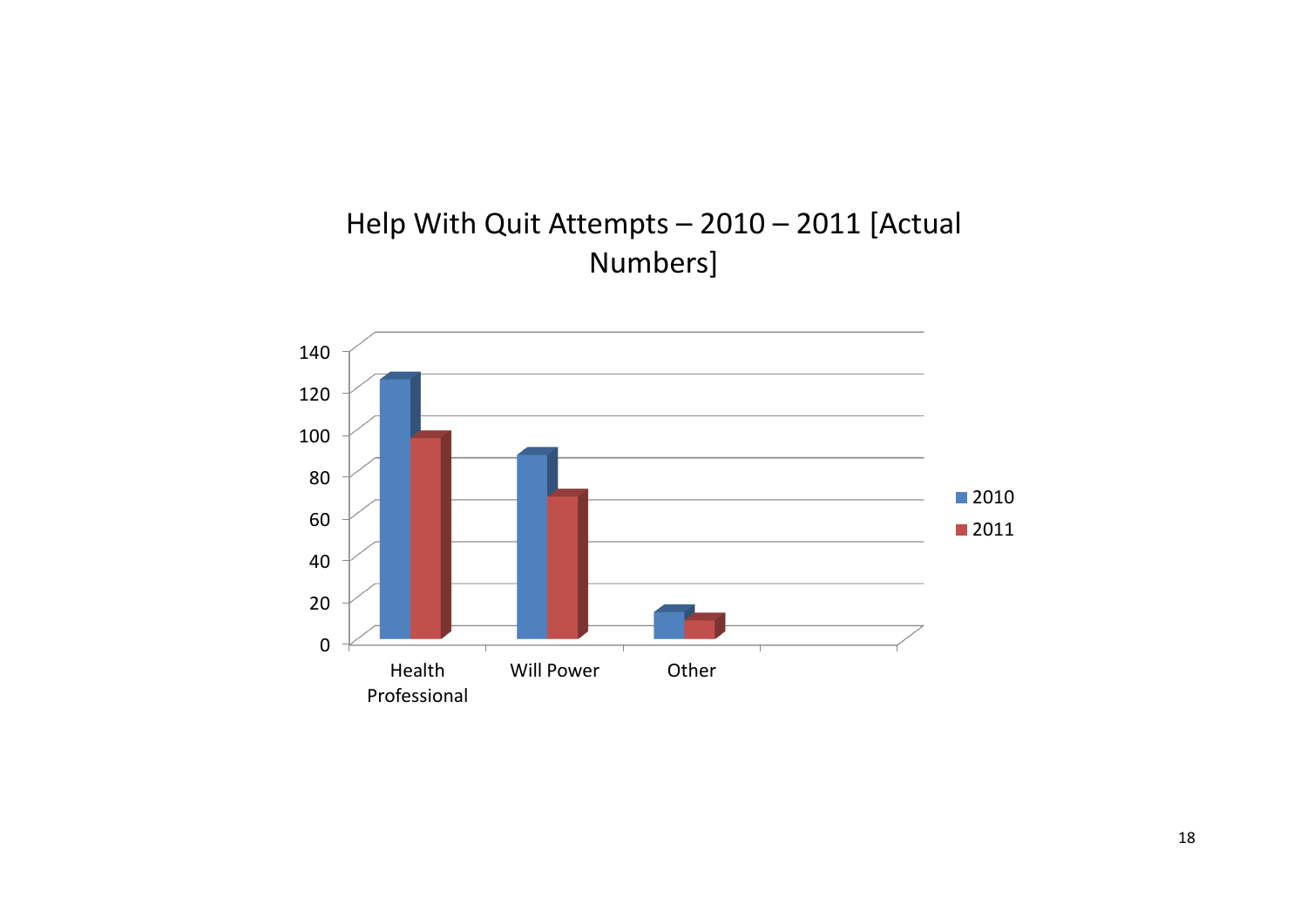## **Table 3.10 Smoking Intentions**

|                      | <b>Give up Next</b><br>month | <b>Give Up next Year</b> | <b>Give Up At Some</b><br>Point | <b>Unlikely to Give</b><br>Up | Don't Know |
|----------------------|------------------------------|--------------------------|---------------------------------|-------------------------------|------------|
| All sample [1139]    | 96(8.4)                      | 168 (14.7)               | 440 (38.6)<br>341 (29.9)        |                               | 94 (8.3)   |
| Gender               |                              |                          |                                 |                               |            |
| Male [497]           | 34(6.8)                      | 63 (12.7)                | 183 (36.8)                      | 183 (36.8)                    | 34(6.8)    |
| <b>Female</b> [631]  | 62 (9.8)                     | 102 (16.2)               | 251 (39.8)                      | 158 (25.0)                    | 58(9.2)    |
| <b>Ethnicity</b>     |                              |                          |                                 |                               |            |
| <b>White/British</b> | 94 (8.4)                     | 163 (14.5)               | 434 (38.7)                      | 333 (29.7)                    | 93(8.3)    |
| <b>BME</b>           | 2(9.5)                       | 5(23.8)                  | 6(28.6)                         | 7(33.3)                       | 1(4.8)     |
| Occupation           |                              |                          |                                 |                               |            |
| R, M or U [879]      | 68 (7.7)                     | 124 (14.1)               | 345 (39.2)                      | 268 (30.5)                    | 74 (8.4)   |
| Other [202]          | 22 (10.9)                    | 35 (17.3)                | 80 (39.6)                       | 50 (24.8)                     | 15 (7.4)   |
| Not stated [47]      | 6(12.8)                      | 6(12.8)                  | 10(21.3)                        | 20 (42.6)                     | 5(10.6)    |
| Age                  |                              |                          |                                 |                               |            |
| 16-19 [39]           | 3(7.1)                       | 9(23.1)                  | 18 (46,2)                       | 8(20.5)                       | 1(2.6)     |
| 20-24 [67]           | 8(11.9)                      | 8(11.9)                  | 34 (50.7)                       | 13 (19.4)                     | 4(6.0)     |
| 25-34 [217]          | 19 (8.8)                     | 50 (23.0)                | 97(44.7)                        | 36(16.6)                      | 15(6.9)    |
| 35-49 [349]          | 37(10.6)                     | 52 (14.9)                | 152 (43.6)                      | 71 (20.3)                     | 37(10.6)   |
| 50-59 [193]          | 11(5.7)                      | 20(10.4)                 | 70 (36.3)                       | 71 (36.8)                     | 21(10.9)   |
| $60 + [273]$         | 18 (6.6)                     | 28 (10.3)                | 69 (25.3)                       | 142 (52.0)                    | 16(5.9)    |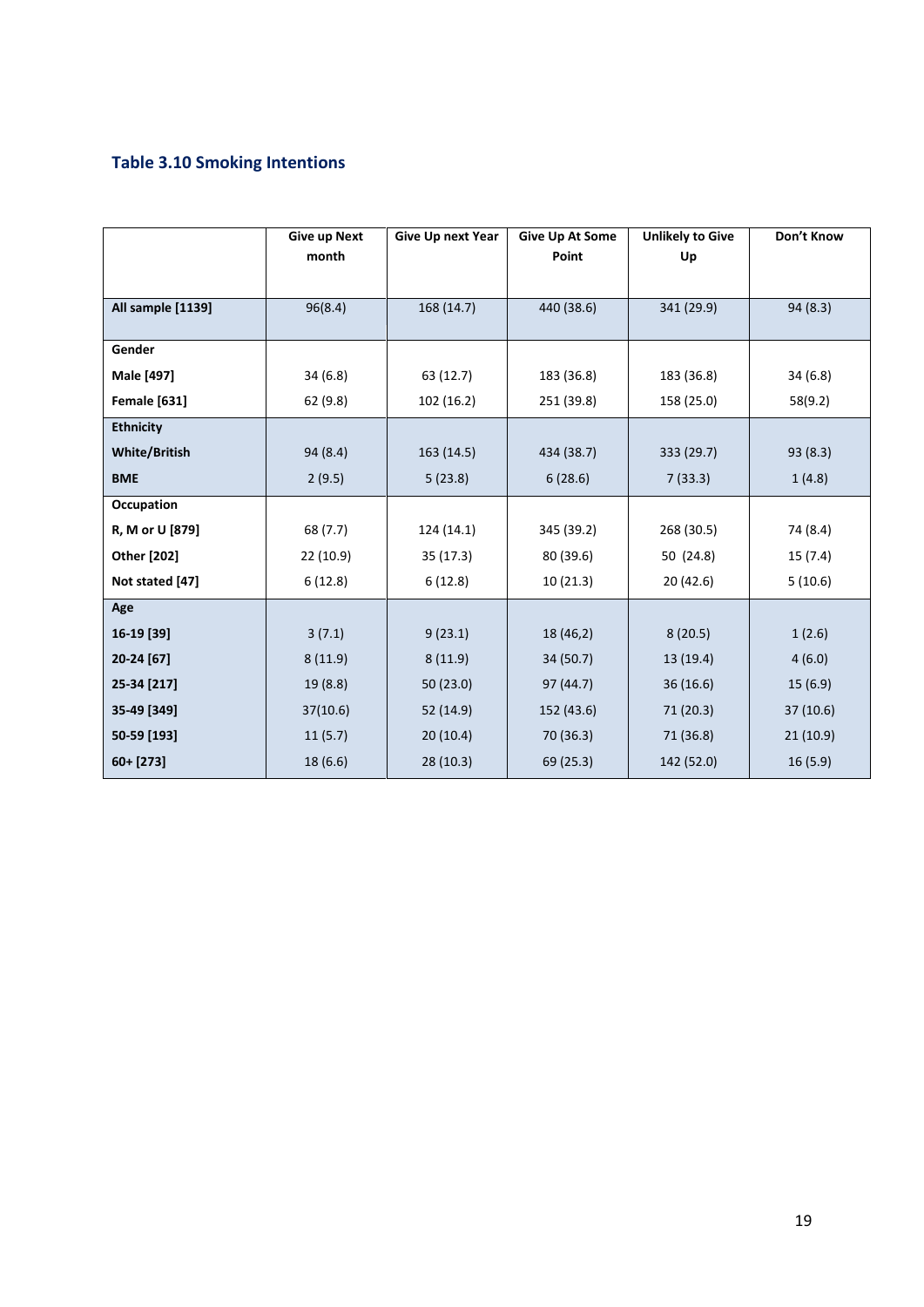# Intentions to Quit - % Comparison 2010 - 2011

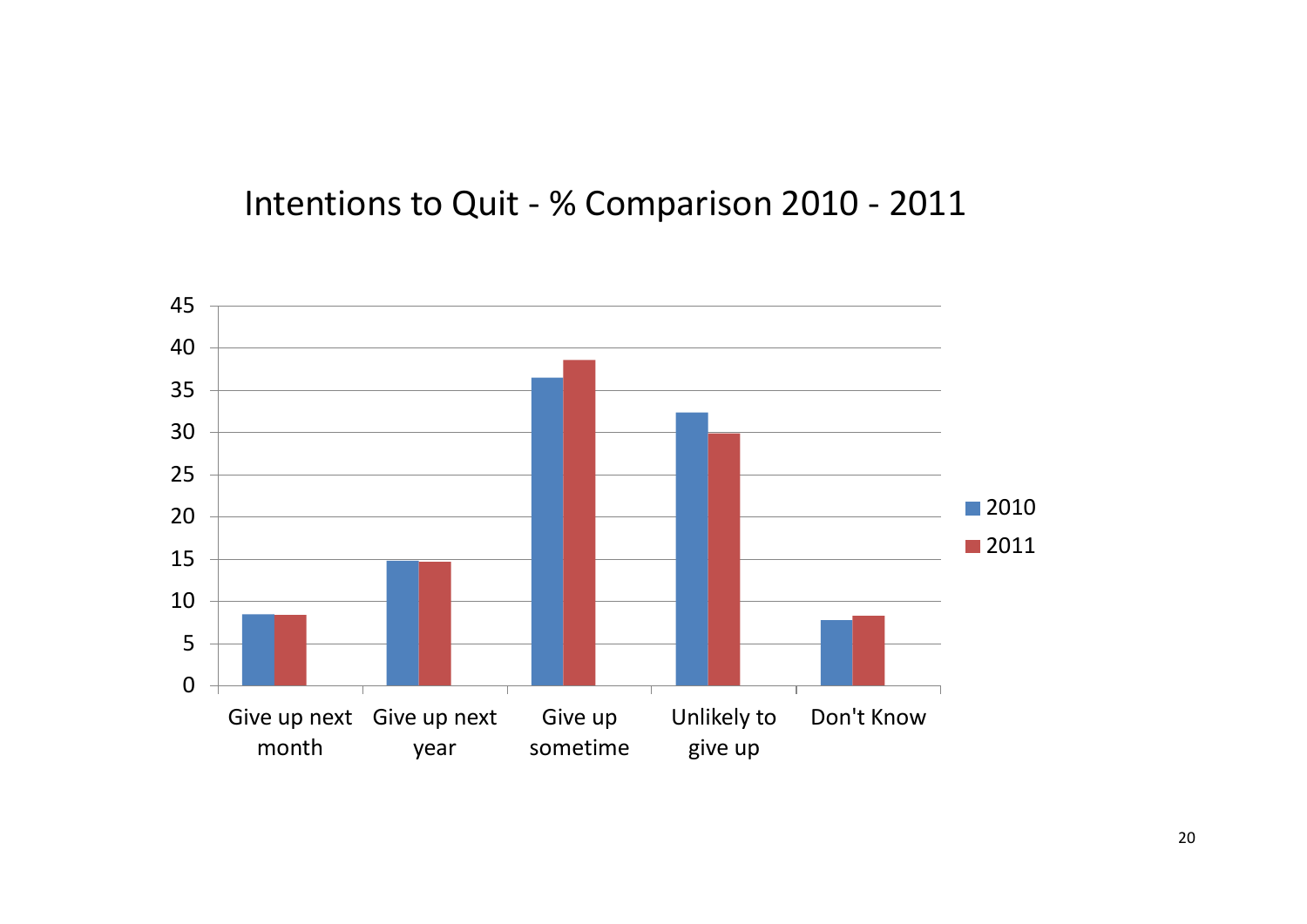# Smoking in car and at home - % comparison 2010 - 2011

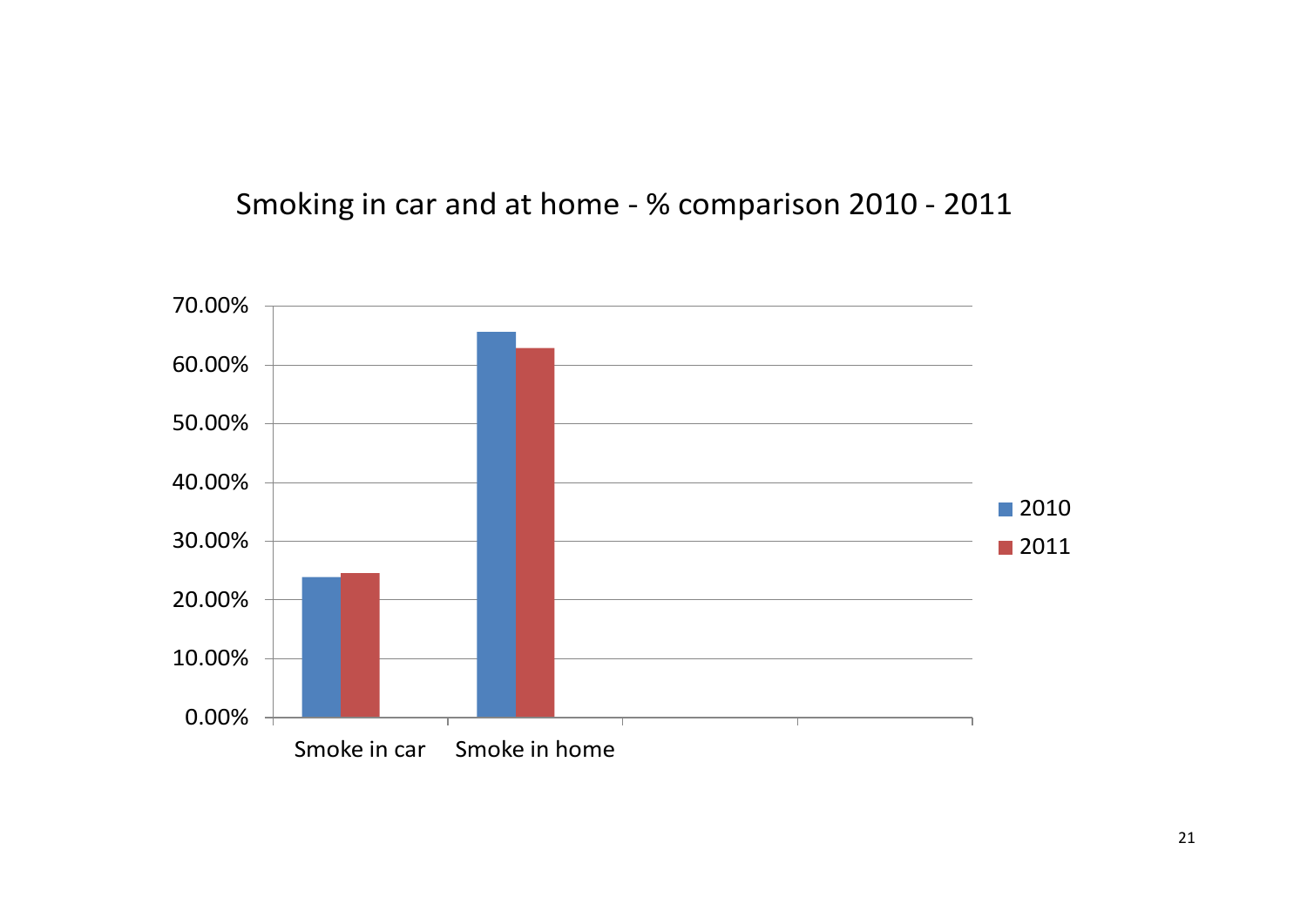## **Table 3.11 Smoking in Car and at Home**

|                      | <b>Smoke in Car</b>               |                      | <b>Smoke in Home</b>         |
|----------------------|-----------------------------------|----------------------|------------------------------|
| 2010<br>$[n = 1188]$ | $284 - 23.9%$                     | 2010<br>$[n = 1190]$ | $781 - 65.6%$                |
| 2011<br>$[n = 1165]$ | $287 - 24.6%$                     | 2011<br>$[n = 1163]$ | $731 - 62.9%$                |
| <b>Variation</b>     | [Not<br>0.7%<br>÷<br>Significant] |                      | [Not<br>2.7%<br>Significant] |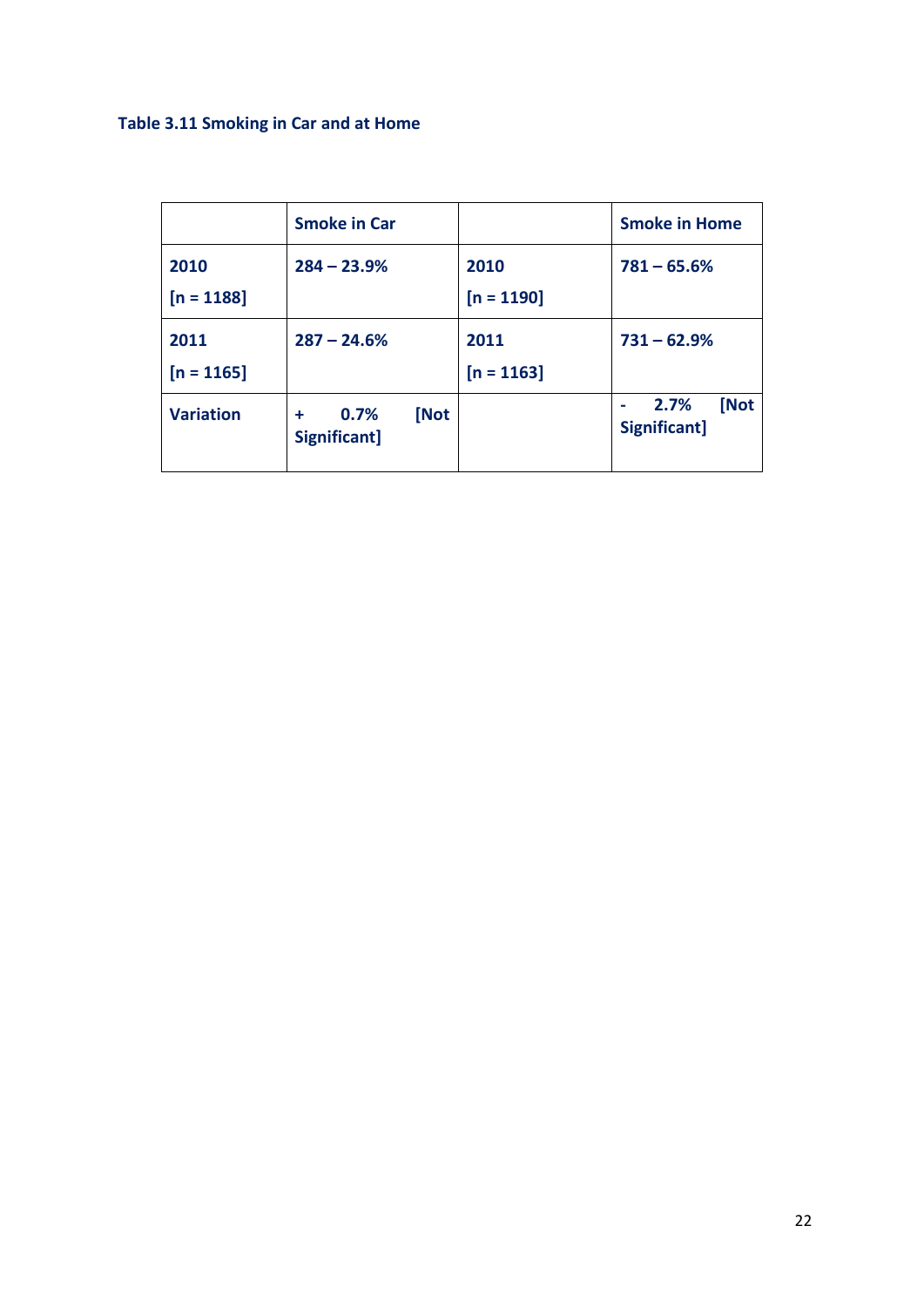## **APPENDICES**

## **No 1. WIRRAL SMOKING RESEARCH – PROTOCOLS**

### 1. POSTCODES

In the previous two prevalence surveys some respondents who resided outside the postcode defined area were included in the survey. This was a judgement call made by the fieldworker when she had exhausted the number of permitted 'call backs' and invariably involved the selection of households within very close proximity to those from whom it had been impossible to obtain an answer or the property was vacant or in a perceived dangerous area. The next two surveys [September/October 2011 and September/October 2012] will be based on a new set of postcodes and it has been agreed that only households within the defined postcode area will be included in the analysis. Interviewer instructions will be adjusted accordingly but quality control procedures will be introduced to reject any rogue postcodes prior to the data input and analysis stages.

#### 2. MISSING CLASSIFICATION [DEPENDENT] DATA

Occasionally interviewers will fail to record some personal aspect of the respondent due to personal error or the respondent declines to cooperate. The questionnaire will be included for analysis but where an analysis is based on the personal data the base figure will be changed to reflect missing 'cases'. The base number will be the actual number of 'cases' and the percentage will be based on the actual number of 'cases'.

#### 3. MISSING ANALYSIS DATA

Where an interviewer fails to record the answer to a question in the body of the questionnaire, for whatever reason, the report of findings will calibrate the results to the appropriate base figure. The base figure will not be adjusted to accommodate the missing 'cases'. In this way consistency is maintained. The percentage figure shown in any table or graph will however be based on the number of respondents who actually answered the question. This percentage figure will be used as the basis of any calculation relating to 'population' predictions.

#### 4. RESPONDENTS WHO QUIT ON THEIR OWN

Respondents who quit on their own  $[Q5]$  on 2011 panel survey questionnaire 'those who have quit' will be used as the base figure to investigate all aspects of quitting behaviour.

#### 5. SMOKING PREVALENCE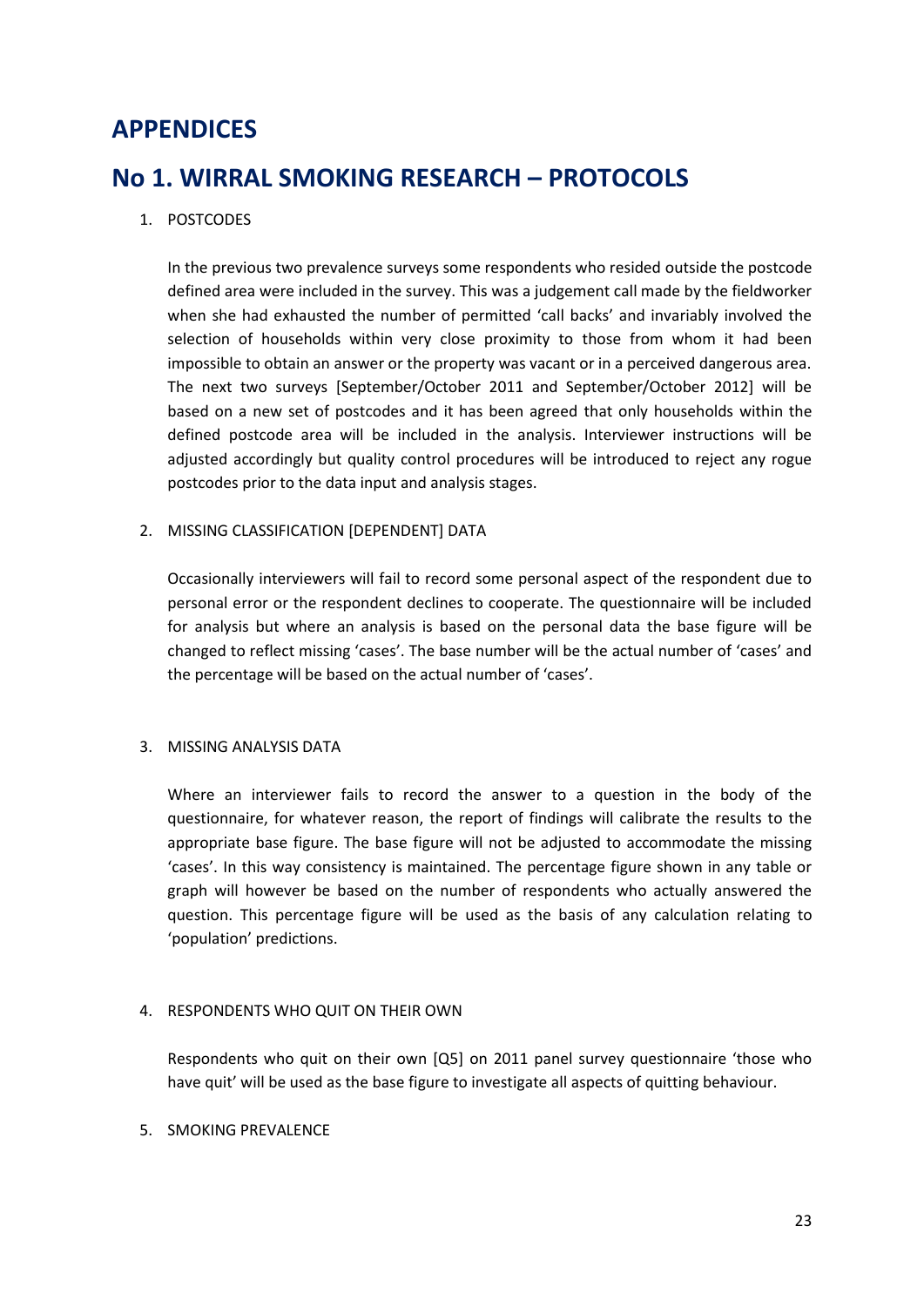Prevalence is calculated from the responses to the question asked in the interview, 'Do you now smoke: Daily, Occasionally or Not at all?' [Q4]. Respondents who answer either 'Daily' or 'Occasionally' are counted as currently smoking for the calculation, while those who answer 'Not at all' are not. The base figure used to calculate the prevalence rate also includes respondents who have been routed to the end of the questionnaire by question 1 or 2, ('Have you ever smoked?' and 'Have you ever smoked at least 100 cigarettes in your lifetime?') and will be missing cases. It is unlikely that any respondents will have refused to answer these initial questions or halted the interview at this stage, so there should be little if any distortion of the prevalence figures from incorrect attribution of missing cases.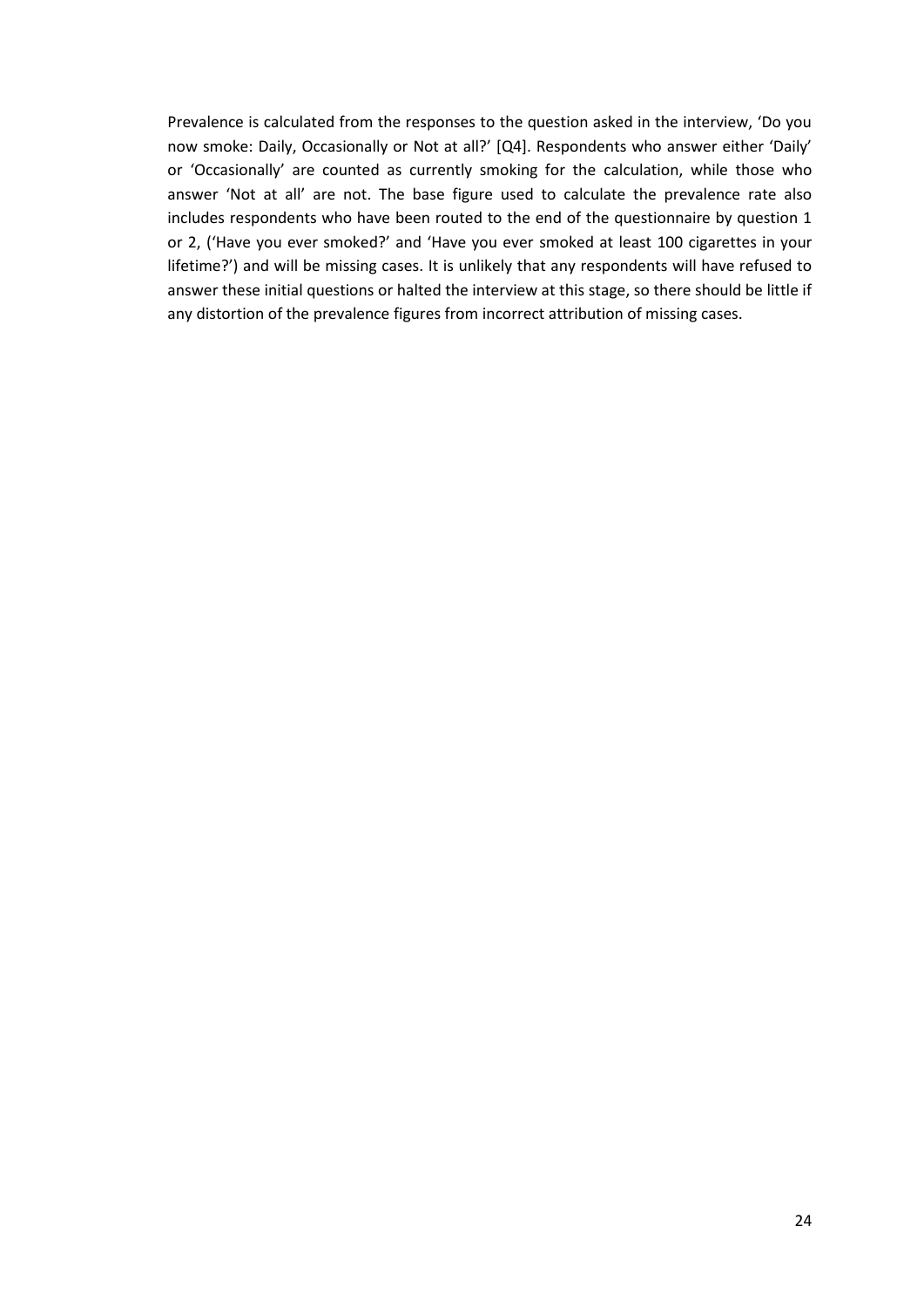## **No 2. Area Details.**

## **Smoking Prevalence by Area**

|       |              | postcode |                |             |                      |          |             |         |        |            |            |       |  |
|-------|--------------|----------|----------------|-------------|----------------------|----------|-------------|---------|--------|------------|------------|-------|--|
|       |              |          |                |             | Bidston,             |          |             |         |        |            |            |       |  |
|       |              |          |                |             | Claughton,           |          |             | Moreton |        |            |            |       |  |
|       |              |          |                |             | Birkenhead M.Green & |          |             | &       |        | Woodchurch | Brombourgh |       |  |
|       |              | No post  | Birkenhead     | Tranmere    | Prenton              | Seacombe | Liscard     | Leasowe | Grange | and Upton  | & Eastham  |       |  |
|       |              | code     | CH41           | <b>CH42</b> | CH43                 | CH44     | <b>CH45</b> | CH46    | CH48   | CH49       | CH62       | Total |  |
| Smoke | Daily        | 1        | $\mathbf 0$    | 274         | 315                  | 137      | 100         | 21      | 53     | 62         | 123        | 1086  |  |
| Freq  | Occasionally | 0        | 1              | 27          | 22                   | 8        | 6           | 4       | 3      | 9          | 11         | 91    |  |
|       | Not At All   | 3        | 1              | 143         | 276                  | 106      | 94          | 40      | 37     | 57         | 105        | 862   |  |
|       |              |          |                |             |                      |          |             |         |        |            |            |       |  |
| Total |              | 4        | $\overline{2}$ | 444         | 613                  | 251      | 200         | 65      | 93     | 128        | 239        | 2039  |  |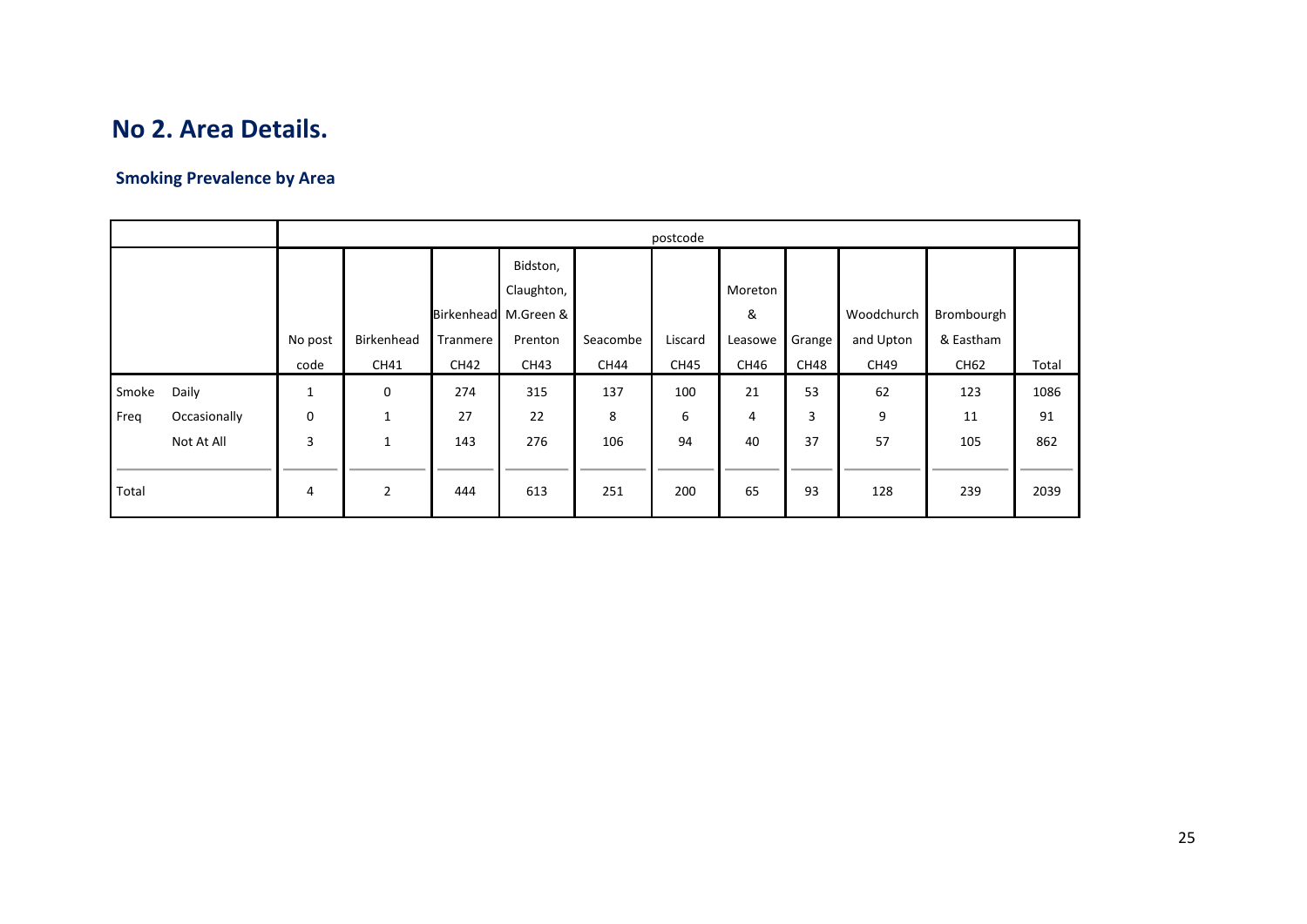## **Smoking Prevalence by Area\***

|       |              | postcode |             |          |                      |             |             |         |        |            |            |        |
|-------|--------------|----------|-------------|----------|----------------------|-------------|-------------|---------|--------|------------|------------|--------|
|       |              |          |             |          | Bidston,             |             |             |         |        |            |            |        |
|       |              |          |             |          | Claughton,           |             |             | Moreton |        |            |            |        |
|       |              |          |             |          | Birkenhead M.Green & |             |             | &       |        | Woodchurch | Brombourgh |        |
|       |              | No post  | Birkenhead  | Tranmere | Prenton              | Seacombe    | Liscard     | Leasowe | Grange | and Upton  | & Eastham  |        |
|       |              | code     | CH41        | CH42     | CH43                 | <b>CH44</b> | <b>CH45</b> | CH46    | CH48   | CH49       | CH62       | Total  |
| Smoke | Daily        | 0.03%    | $\mathbf 0$ | 7.73%    | 8.89%                | 3.87%       | 2.82%       | 0.59%   | 1.50%  | 1.75%      | 3.47%      | 30.64% |
| Freq  | Occasionally | 0        | 0.03%       | 0.76%    | 0.62%                | 0.23%       | 0.17%       | 0.11%   | 0.08%  | 0.25%      | 0.31%      | 2.57%  |
|       | Not At All   | 0.08%    | 0.03%       | 4.03%    | 7.79%                | 2.99%       | 2.65%       | 1.13%   | 1.04%  | 1.61%      | 2.96%      | 24.32% |
|       |              |          |             |          |                      |             |             |         |        |            |            |        |
| Total |              | 0.11%    | 0.06%       | 12.52%   | 17.30%               | 7.08%       | 5.64%       | 1.83%   | 2.62%  | 3.61%      | 6.74%      | 57.53% |
|       |              |          |             |          |                      |             |             |         |        |            |            |        |

\*The above figures represent the smoking prevalence in each area, presented as a percentage of the total number of interviewees – That is 3544